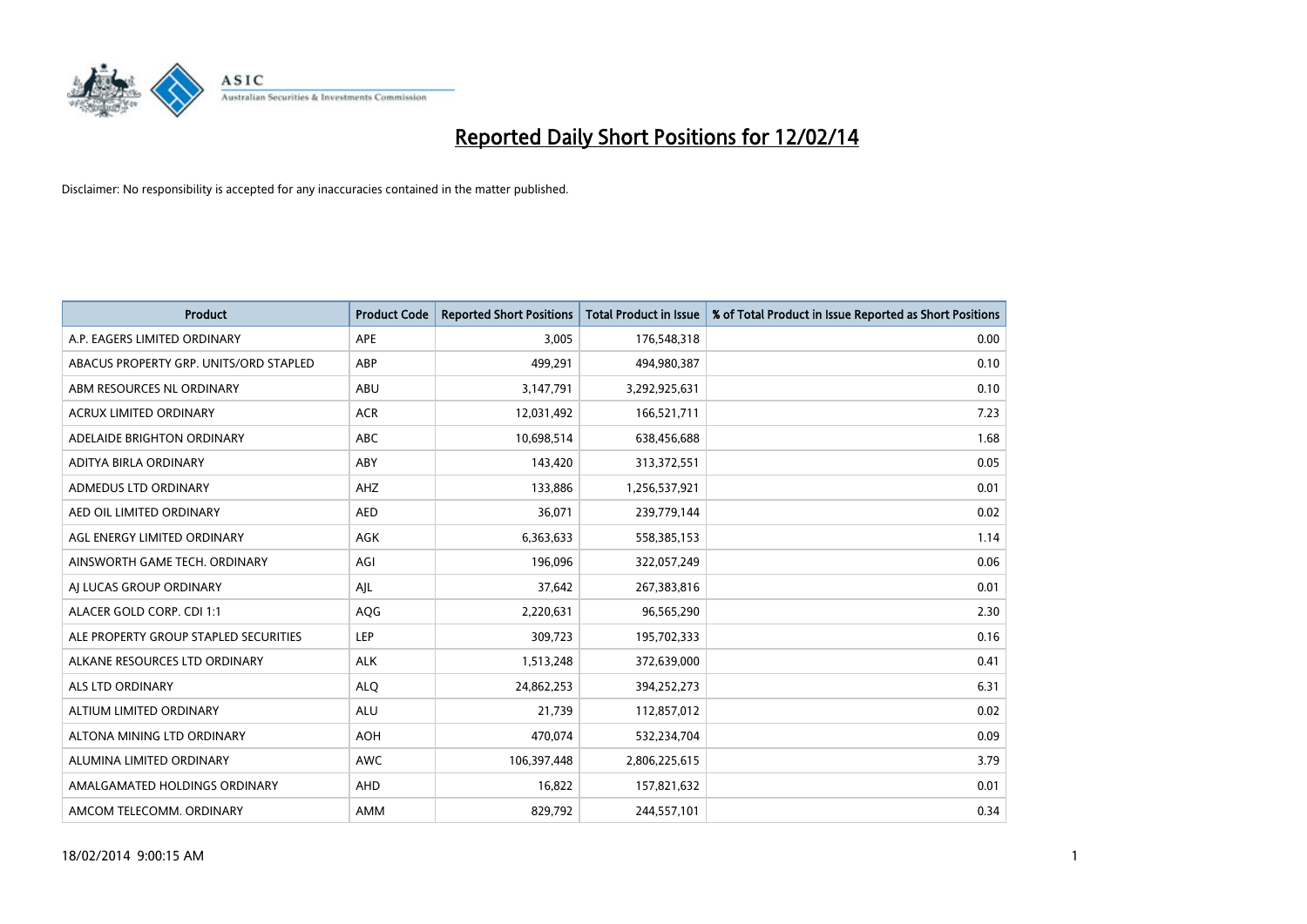

| <b>Product</b>                            | <b>Product Code</b> | <b>Reported Short Positions</b> | <b>Total Product in Issue</b> | % of Total Product in Issue Reported as Short Positions |
|-------------------------------------------|---------------------|---------------------------------|-------------------------------|---------------------------------------------------------|
| AMCOR LIMITED ORDINARY                    | <b>AMC</b>          | 8,504,431                       | 1,206,684,923                 | 0.70                                                    |
| AMP LIMITED ORDINARY                      | AMP                 | 29,737,659                      | 2,957,737,964                 | 1.01                                                    |
| ANSELL LIMITED ORDINARY                   | <b>ANN</b>          | 2,748,944                       | 152,762,142                   | 1.80                                                    |
| ANTARES ENERGY LTD ORDINARY               | <b>AZZ</b>          | 700,705                         | 255,000,000                   | 0.27                                                    |
| ANZ BANKING GRP LTD ORDINARY              | ANZ                 | 6,043,035                       | 2,744,102,108                 | 0.22                                                    |
| APA GROUP STAPLED SECURITIES              | <b>APA</b>          | 21,400,289                      | 835,750,807                   | 2.56                                                    |
| APN NEWS & MEDIA ORDINARY                 | <b>APN</b>          | 16,264,446                      | 661,526,586                   | 2.46                                                    |
| AQUARIUS PLATINUM. ORDINARY               | <b>AOP</b>          | 5,927,860                       | 487,782,536                   | 1.22                                                    |
| AQUILA RESOURCES ORDINARY                 | <b>AQA</b>          | 11,135,594                      | 411,804,442                   | 2.70                                                    |
| ARAFURA RESOURCE LTD ORDINARY             | ARU                 | 46,367                          | 441,270,644                   | 0.01                                                    |
| ARB CORPORATION ORDINARY                  | ARP                 | 1,669,603                       | 72,481,302                    | 2.30                                                    |
| ARDENT LEISURE GROUP STAPLED SECURITIES   | AAD                 | 2,251,524                       | 405,055,708                   | 0.56                                                    |
| ARENA REIT. ORDINARY UNITS                | ARF                 | 24,091                          | 211,495,653                   | 0.01                                                    |
| ARISTOCRAT LEISURE ORDINARY               | ALL                 | 7,819,094                       | 551,418,047                   | 1.42                                                    |
| ARRIUM LTD ORDINARY                       | ARI                 | 25,678,598                      | 1,361,469,008                 | 1.89                                                    |
| ASCIANO LIMITED ORDINARY                  | <b>AIO</b>          | 6,773,771                       | 975,385,664                   | 0.69                                                    |
| ASG GROUP LIMITED ORDINARY                | ASZ                 | 805,658                         | 206,720,839                   | 0.39                                                    |
| ASPEN GROUP ORD/UNITS STAPLED             | <b>APZ</b>          | 67,283                          | 119,946,366                   | 0.06                                                    |
| ASTRO JAP PROP GROUP STAPLED US PROHIBIT. | AJA                 | 16,774                          | 67,211,752                    | 0.02                                                    |
| ASX LIMITED ORDINARY                      | ASX                 | 2,911,939                       | 193,595,162                   | 1.50                                                    |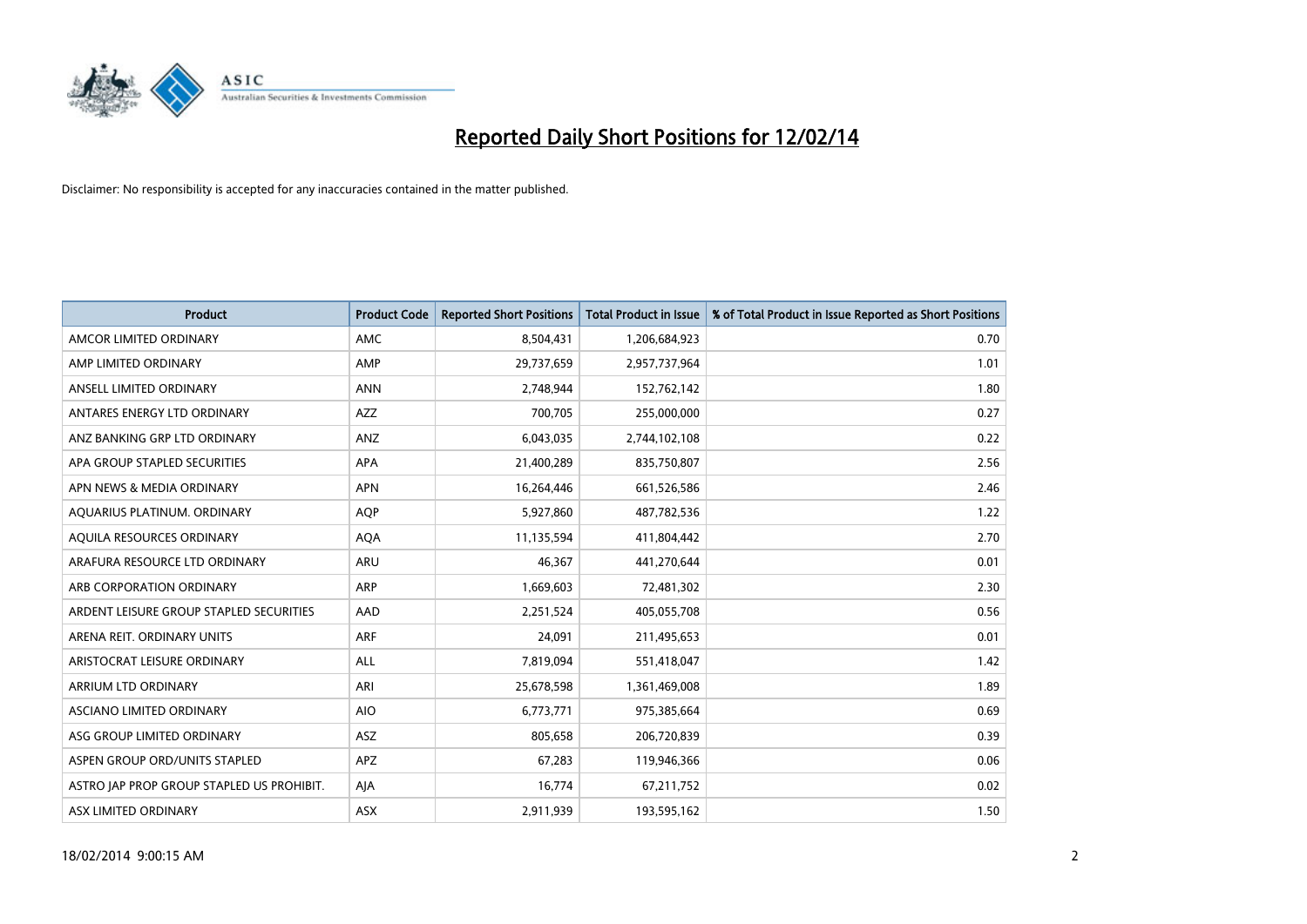

| <b>Product</b>                       | <b>Product Code</b> | <b>Reported Short Positions</b> | <b>Total Product in Issue</b> | % of Total Product in Issue Reported as Short Positions |
|--------------------------------------|---------------------|---------------------------------|-------------------------------|---------------------------------------------------------|
| ATLAS IRON LIMITED ORDINARY          | AGO                 | 75,725,829                      | 915,496,158                   | 8.27                                                    |
| AUCKLAND INTERNATION ORDINARY        | AIA                 | 747                             | 1,322,564,489                 | 0.00                                                    |
| AURIZON HOLDINGS LTD ORDINARY        | AZJ                 | 17,709,161                      | 2,137,284,503                 | 0.83                                                    |
| AURORA OIL & GAS ORDINARY            | <b>AUT</b>          | 6,183,478                       | 448,785,778                   | 1.38                                                    |
| <b>AUSDRILL LIMITED ORDINARY</b>     | ASL                 | 22,875,214                      | 312,277,224                   | 7.33                                                    |
| AUSENCO LIMITED ORDINARY             | AAX                 | 1,548,770                       | 168,449,799                   | 0.92                                                    |
| <b>AUSTAL LIMITED ORDINARY</b>       | ASB                 | 340,971                         | 346,379,377                   | 0.10                                                    |
| AUSTBROKERS HOLDINGS ORDINARY        | <b>AUB</b>          | 2,592                           | 59,642,171                    | 0.00                                                    |
| AUSTIN ENGINEERING ORDINARY          | <b>ANG</b>          | 557,389                         | 82,539,403                    | 0.68                                                    |
| AUSTRALAND PROPERTY STAPLED SECURITY | <b>ALZ</b>          | 901,878                         | 578,324,670                   | 0.16                                                    |
| AUSTRALIAN AGRICULT. ORDINARY        | AAC                 | 3,810,328                       | 532,294,404                   | 0.72                                                    |
| AUSTRALIAN FOUNDAT, ORDINARY         | AFI                 | 1,160                           | 1,042,757,713                 | 0.00                                                    |
| AUSTRALIAN INFR LTD ORDINARY         | <b>AIX</b>          | 23,608                          | 620,733,944                   | 0.00                                                    |
| AUSTRALIAN PHARM, ORDINARY           | API                 | 10,091,089                      | 488,115,883                   | 2.07                                                    |
| <b>AUTOMOTIVE HOLDINGS ORDINARY</b>  | <b>AHE</b>          | 590,626                         | 260,579,682                   | 0.23                                                    |
| AVEO GROUP STAPLED SECURITIES        | AOG                 | 10,799,594                      | 500,111,460                   | 2.16                                                    |
| AWE LIMITED ORDINARY                 | AWE                 | 1,271,652                       | 522,696,385                   | 0.24                                                    |
| AZURE MINERALS ORDINARY              | <b>AZS</b>          | 325,082                         | 713,226,492                   | 0.05                                                    |
| <b>BANDANNA ENERGY ORDINARY</b>      | <b>BND</b>          | 22,122,717                      | 528,481,199                   | 4.19                                                    |
| BANK OF QUEENSLAND. ORDINARY         | <b>BOO</b>          | 3,216,862                       | 322,566,581                   | 1.00                                                    |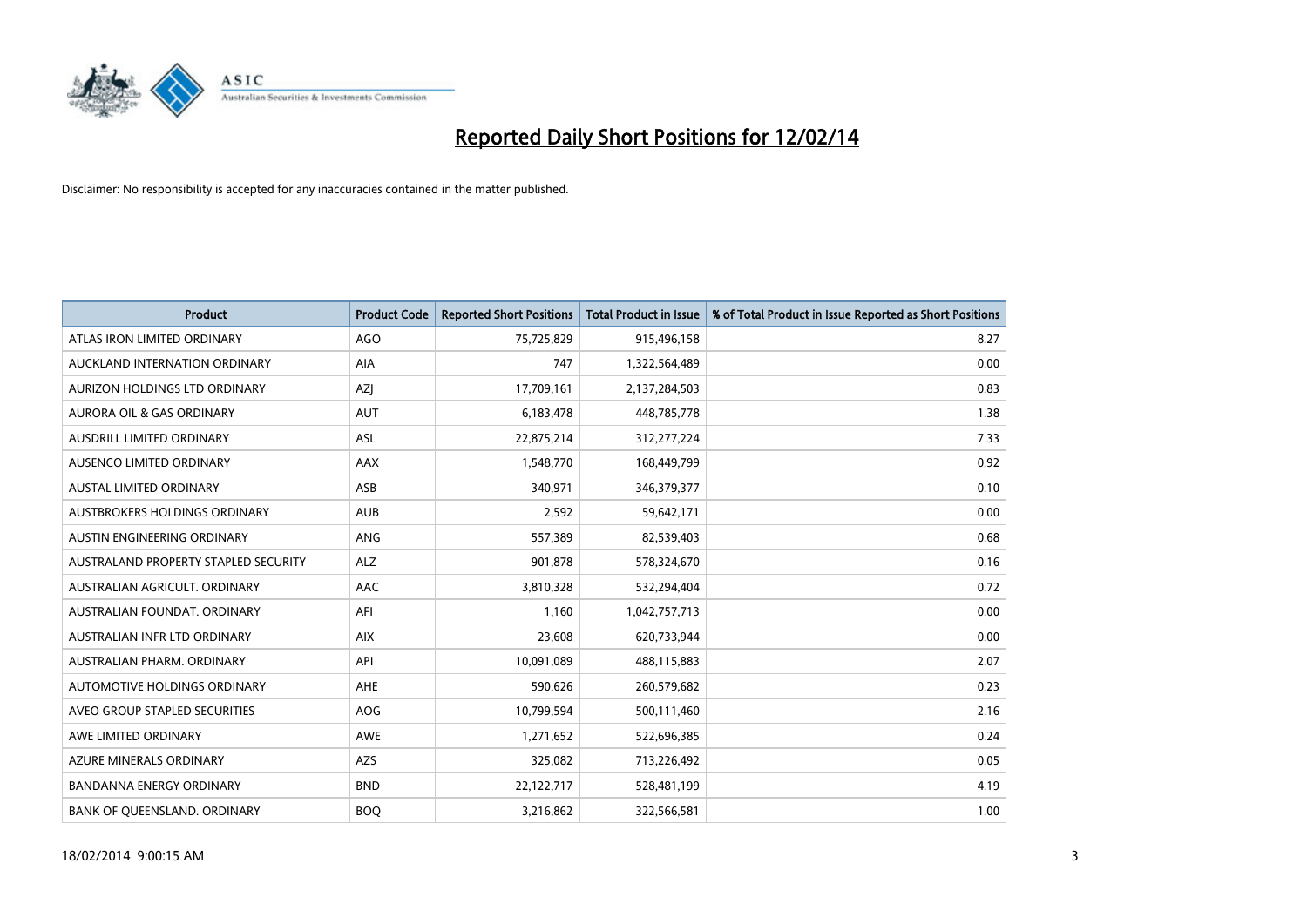

| <b>Product</b>                                | <b>Product Code</b> | <b>Reported Short Positions</b> | <b>Total Product in Issue</b> | % of Total Product in Issue Reported as Short Positions |
|-----------------------------------------------|---------------------|---------------------------------|-------------------------------|---------------------------------------------------------|
| <b>BANNERMAN RESOURCES ORDINARY</b>           | <b>BMN</b>          | 548,708                         | 322,885,298                   | 0.17                                                    |
| <b>BASE RES LIMITED ORDINARY</b>              | <b>BSE</b>          | 6,781,443                       | 561,840,029                   | 1.21                                                    |
| BATHURST RES LTD. ORDINARY                    | <b>BRL</b>          | 19,294,970                      | 821,457,725                   | 2.35                                                    |
| <b>BC IRON LIMITED ORDINARY</b>               | <b>BCI</b>          | 542,568                         | 123,928,630                   | 0.44                                                    |
| BEACH ENERGY LIMITED ORDINARY                 | <b>BPT</b>          | 18,197,835                      | 1,278,348,742                 | 1.42                                                    |
| BEADELL RESOURCE LTD ORDINARY                 | <b>BDR</b>          | 32,142,986                      | 790,727,280                   | 4.06                                                    |
| <b>BEGA CHEESE LTD ORDINARY</b>               | <b>BGA</b>          | 214,766                         | 152,245,802                   | 0.14                                                    |
| BENDIGO AND ADELAIDE ORDINARY                 | <b>BEN</b>          | 12,151,032                      | 410,010,013                   | 2.96                                                    |
| BENTHAM IMF LTD ORDINARY                      | <b>IMF</b>          | 3,663,515                       | 164,380,143                   | 2.23                                                    |
| BERKELEY RESOURCES ORDINARY                   | <b>BKY</b>          | 74,136                          | 180,361,323                   | 0.04                                                    |
| BETASHARES ASX RES ETF UNITS                  | <b>ORE</b>          | 517,432                         | 3,020,814                     | 17.13                                                   |
| BHP BILLITON LIMITED ORDINARY                 | <b>BHP</b>          | 5,435,383                       | 3,211,691,105                 | 0.17                                                    |
| <b>BILLABONG ORDINARY</b>                     | <b>BBG</b>          | 10,364,462                      | 809,998,300                   | 1.28                                                    |
| <b>BLACKMORES LIMITED ORDINARY</b>            | <b>BKL</b>          | 12,899                          | 17,046,032                    | 0.08                                                    |
| <b>BLACKTHORN RESOURCES ORD US PROHIBITED</b> | <b>BTR</b>          | 614,241                         | 164,285,950                   | 0.37                                                    |
| BLUESCOPE STEEL LTD ORDINARY                  | <b>BSL</b>          | 4,680,712                       | 558,733,728                   | 0.84                                                    |
| <b>BOART LONGYEAR ORDINARY</b>                | <b>BLY</b>          | 34,271,530                      | 461,163,412                   | 7.43                                                    |
| <b>BOOM LOGISTICS ORDINARY</b>                | <b>BOL</b>          | 99,999                          | 474,868,764                   | 0.02                                                    |
| <b>BORAL LIMITED, ORDINARY</b>                | <b>BLD</b>          | 37,517,613                      | 778,739,826                   | 4.82                                                    |
| <b>BRADKEN LIMITED ORDINARY</b>               | <b>BKN</b>          | 17,751,730                      | 169,240,662                   | 10.49                                                   |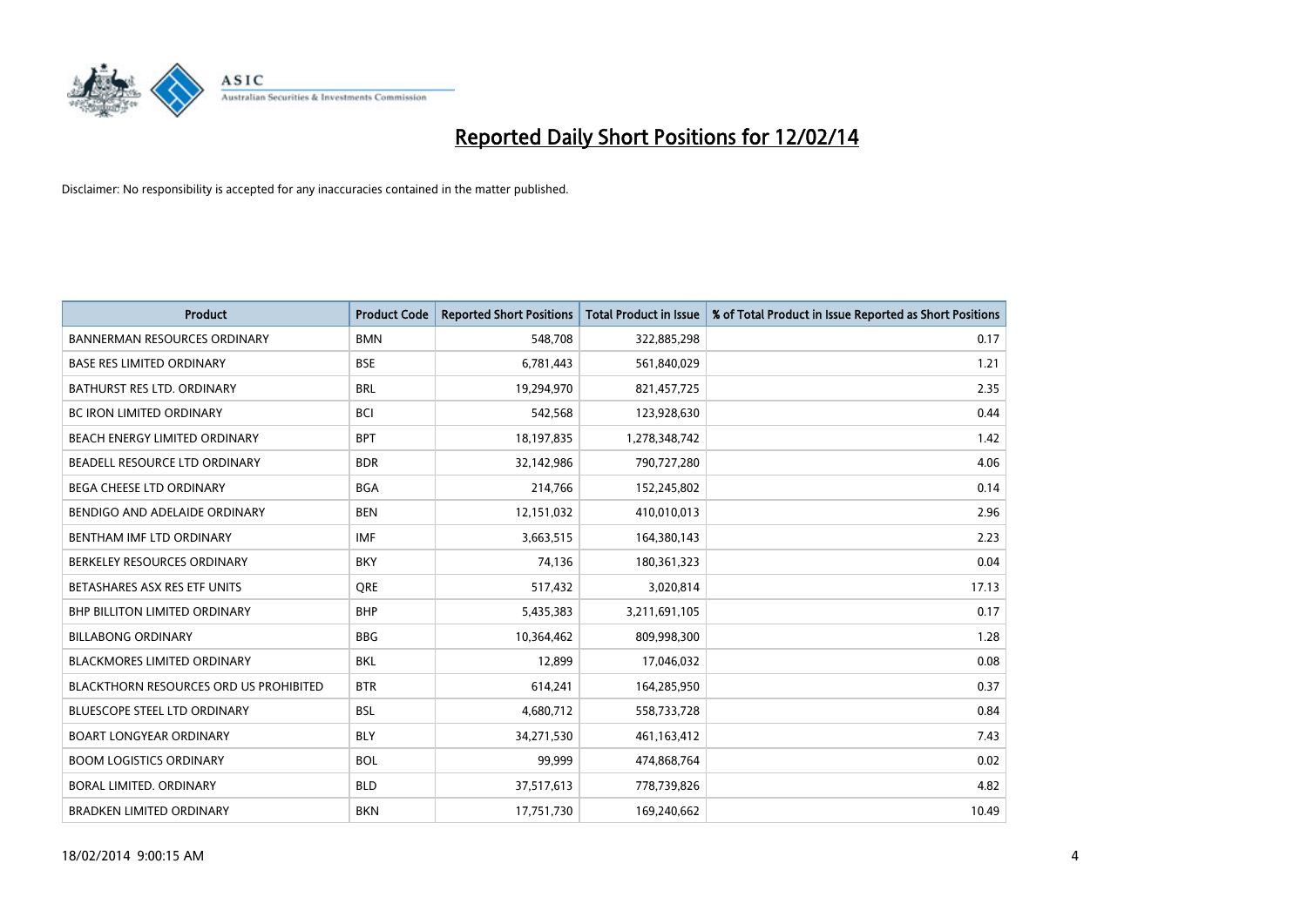

| <b>Product</b>                          | <b>Product Code</b> | <b>Reported Short Positions</b> | Total Product in Issue | % of Total Product in Issue Reported as Short Positions |
|-----------------------------------------|---------------------|---------------------------------|------------------------|---------------------------------------------------------|
| <b>BRAMBLES LIMITED ORDINARY</b>        | <b>BXB</b>          | 1,670,861                       | 1,561,912,409          | 0.11                                                    |
| BREVILLE GROUP LTD ORDINARY             | <b>BRG</b>          | 1,907,973                       | 130,095,322            | 1.47                                                    |
| <b>BRICKWORKS LIMITED ORDINARY</b>      | <b>BKW</b>          | 65,290                          | 148,038,996            | 0.04                                                    |
| BT INVESTMENT MNGMNT ORDINARY           | <b>BTT</b>          | 129,682                         | 282,727,073            | 0.05                                                    |
| <b>BURU ENERGY ORDINARY</b>             | <b>BRU</b>          | 15,001,985                      | 298,505,530            | 5.03                                                    |
| <b>BWP TRUST ORDINARY UNITS</b>         | <b>BWP</b>          | 3,638,205                       | 627,165,919            | 0.58                                                    |
| <b>CABCHARGE AUSTRALIA ORDINARY</b>     | CAB                 | 11,554,799                      | 120,430,683            | 9.59                                                    |
| <b>CALTEX AUSTRALIA ORDINARY</b>        | <b>CTX</b>          | 1,821,886                       | 270,000,000            | 0.67                                                    |
| CAPE LAMBERT RES LTD ORDINARY           | <b>CFE</b>          | 19,764                          | 667,938,887            | 0.00                                                    |
| <b>CARDNO LIMITED ORDINARY</b>          | CDD                 | 6,843,126                       | 146,779,250            | 4.66                                                    |
| CARNARVON PETROLEUM ORDINARY            | <b>CVN</b>          | 12,220                          | 986,565,952            | 0.00                                                    |
| CARSALES.COM LTD ORDINARY               | <b>CRZ</b>          | 6,431,549                       | 237,773,965            | 2.70                                                    |
| <b>CASH CONVERTERS ORDINARY</b>         | CCV                 | 7,629,143                       | 426,302,767            | 1.79                                                    |
| CEDAR WOODS PROP. ORDINARY              | <b>CWP</b>          | 55,677                          | 73,732,683             | 0.08                                                    |
| CENTRAL PETROLEUM ORDINARY              | <b>CTP</b>          | 380,150                         | 309,219,473            | 0.12                                                    |
| <b>CERAMIC FUEL CELLS ORDINARY</b>      | <b>CFU</b>          | 390                             | 1,751,724,324          | 0.00                                                    |
| CFS RETAIL TRUST GRP STAPLED SECURITIES | <b>CFX</b>          | 36,098,486                      | 3,018,050,810          | 1.20                                                    |
| CHALLENGER DIV.PRO. STAPLED UNITS       | <b>CDI</b>          | 119,256                         | 214,101,013            | 0.06                                                    |
| <b>CHALLENGER LIMITED ORDINARY</b>      | <b>CGF</b>          | 1,311,011                       | 530,862,585            | 0.25                                                    |
| CHARTER HALL GROUP STAPLED US PROHIBIT. | <b>CHC</b>          | 698,441                         | 309,358,198            | 0.23                                                    |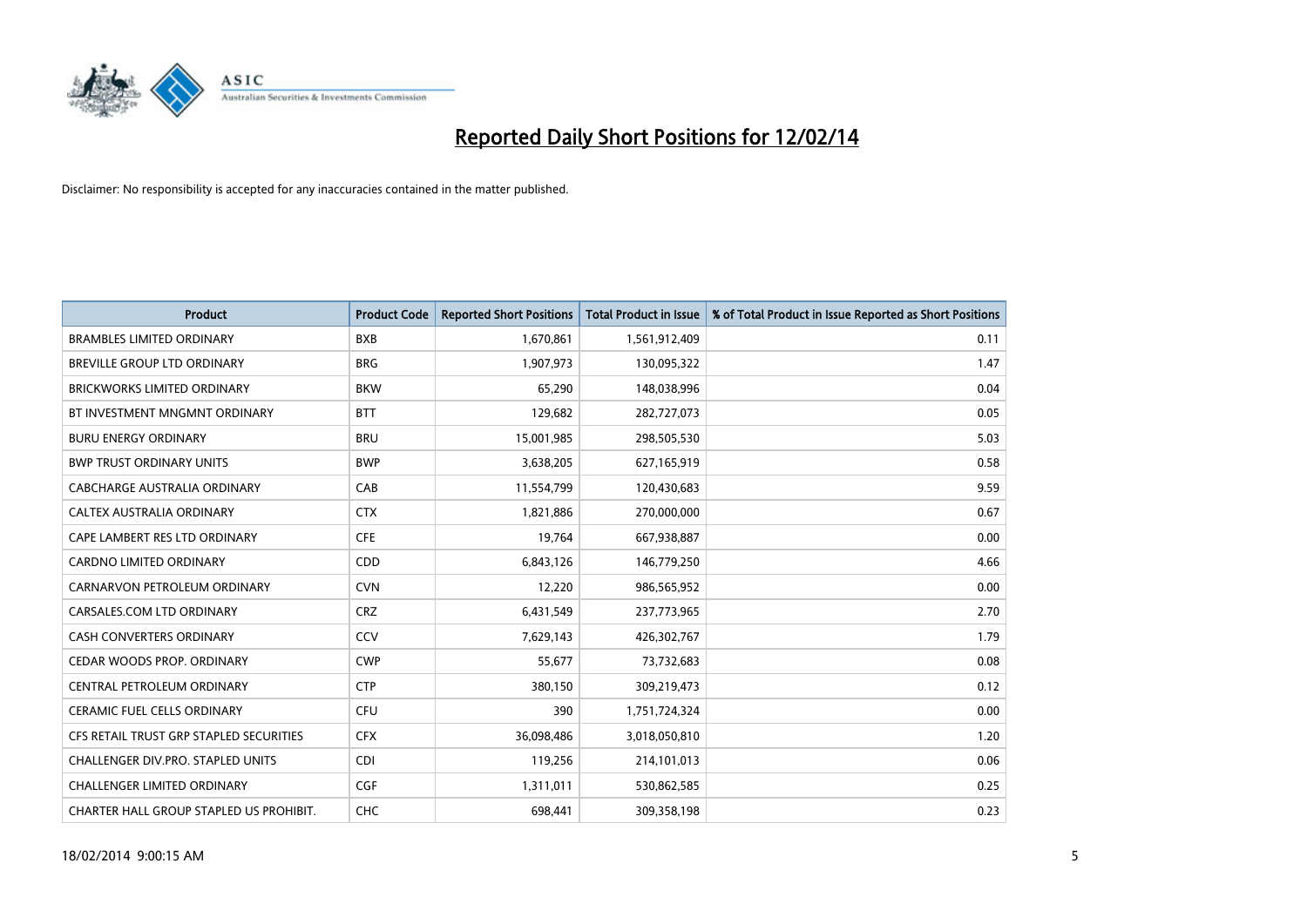

| <b>Product</b>                          | <b>Product Code</b> | <b>Reported Short Positions</b> | <b>Total Product in Issue</b> | % of Total Product in Issue Reported as Short Positions |
|-----------------------------------------|---------------------|---------------------------------|-------------------------------|---------------------------------------------------------|
| <b>CHARTER HALL RETAIL UNITS</b>        | <b>COR</b>          | 7,291,073                       | 362,896,512                   | 2.01                                                    |
| <b>CHORUS LIMITED ORDINARY</b>          | <b>CNU</b>          | 290,800                         | 396,369,767                   | 0.07                                                    |
| CITIGOLD CORP LTD ORDINARY              | <b>CTO</b>          | 153,427                         | 1,495,764,906                 | 0.01                                                    |
| CLINUVEL PHARMACEUT. ORDINARY           | <b>CUV</b>          | 600                             | 38,217,038                    | 0.00                                                    |
| COAL OF AFRICA LTD ORDINARY             | <b>CZA</b>          | 426                             | 1,048,368,613                 | 0.00                                                    |
| <b>COALSPUR MINES LTD ORDINARY</b>      | <b>CPL</b>          | 7,150,040                       | 641,394,435                   | 1.11                                                    |
| <b>COBAR CONSOLIDATED ORDINARY</b>      | CCU                 | 100,000                         | 329,646,728                   | 0.03                                                    |
| COCA-COLA AMATIL ORDINARY               | <b>CCL</b>          | 11,941,328                      | 763,590,249                   | 1.56                                                    |
| <b>COCHLEAR LIMITED ORDINARY</b>        | <b>COH</b>          | 8,138,752                       | 57,062,020                    | 14.26                                                   |
| <b>COCKATOO COAL ORDINARY</b>           | <b>COK</b>          | 167,987                         | 4,514,548,852                 | 0.00                                                    |
| CODAN LIMITED ORDINARY                  | <b>CDA</b>          | 478,266                         | 176,969,924                   | 0.27                                                    |
| <b>COFFEY INTERNATIONAL ORDINARY</b>    | <b>COF</b>          | 18,921                          | 255,833,165                   | 0.01                                                    |
| <b>COKAL LTD ORDINARY</b>               | <b>CKA</b>          | 13,650                          | 471,103,926                   | 0.00                                                    |
| <b>COLLECTION HOUSE ORDINARY</b>        | <b>CLH</b>          | 1,687,194                       | 128,969,148                   | 1.31                                                    |
| COMMONWEALTH BANK, ORDINARY             | <b>CBA</b>          | 13,108,812                      | 1,611,928,836                 | 0.81                                                    |
| <b>COMMONWEALTH PROP ORDINARY UNITS</b> | <b>CPA</b>          | 8,241,646                       | 2,347,003,413                 | 0.35                                                    |
| <b>COMPASS RESOURCES ORDINARY</b>       | <b>CMR</b>          | 7,472                           | 1,403,744,100                 | 0.00                                                    |
| COMPUTERSHARE LTD ORDINARY              | <b>CPU</b>          | 8,498,494                       | 556,203,079                   | 1.53                                                    |
| <b>COOPER ENERGY LTD ORDINARY</b>       | <b>COE</b>          | 5,968                           | 329,235,509                   | 0.00                                                    |
| CORP TRAVEL LIMITED ORDINARY            | <b>CTD</b>          | 41,985                          | 89,890,762                    | 0.05                                                    |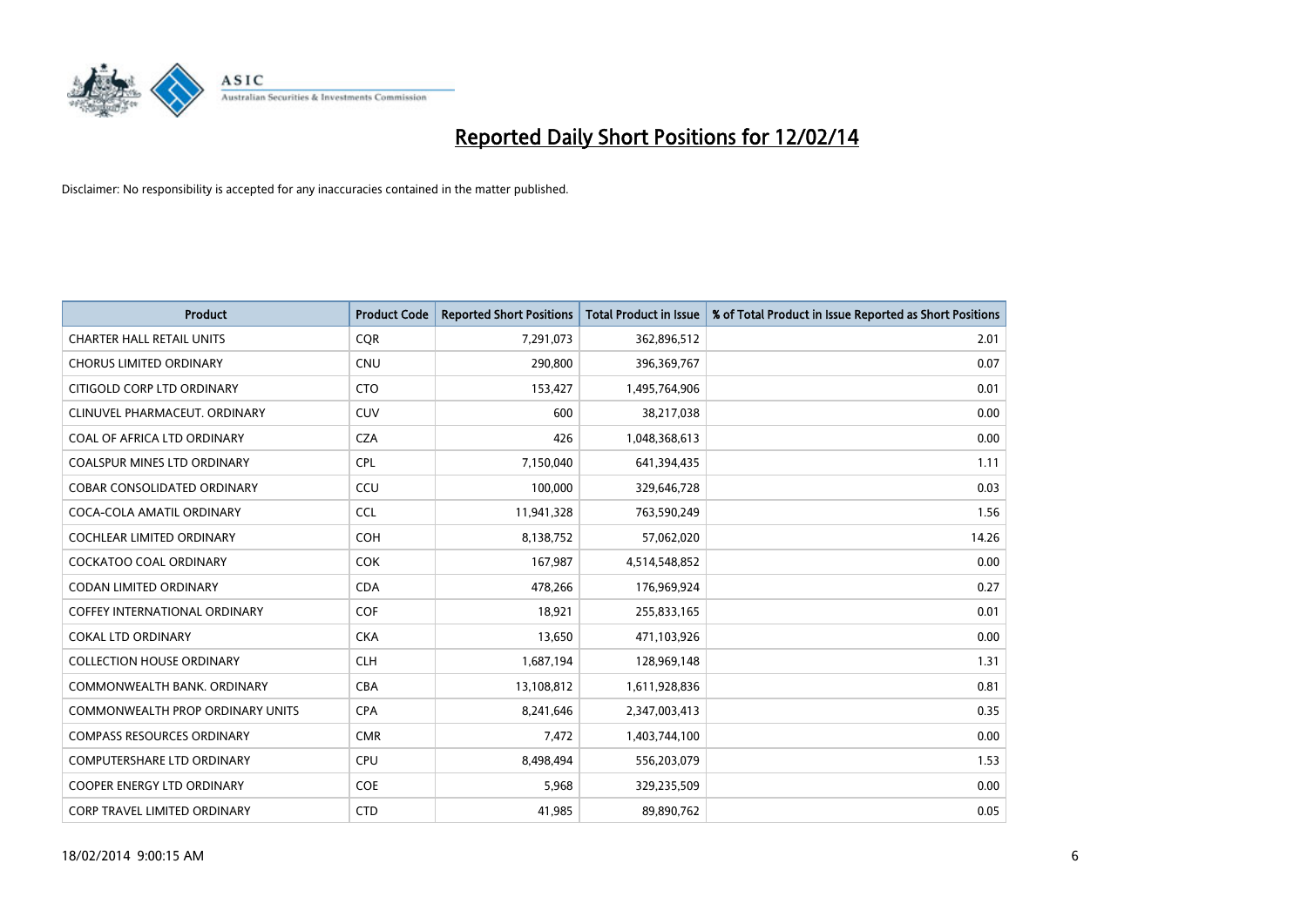

| <b>Product</b>                          | <b>Product Code</b> | <b>Reported Short Positions</b> | <b>Total Product in Issue</b> | % of Total Product in Issue Reported as Short Positions |
|-----------------------------------------|---------------------|---------------------------------|-------------------------------|---------------------------------------------------------|
| <b>COVER-MORE GRP LTD ORDINARY</b>      | <b>CVO</b>          | 1,133,000                       | 317,750,000                   | 0.36                                                    |
| <b>CREDIT CORP GROUP ORDINARY</b>       | <b>CCP</b>          | 135,323                         | 46,131,882                    | 0.29                                                    |
| <b>CROMWELL PROP STAPLED SECURITIES</b> | <b>CMW</b>          | 11,281,353                      | 1,721,483,143                 | 0.66                                                    |
| <b>CROWE HORWATH AUS ORDINARY</b>       | <b>CRH</b>          | 597,608                         | 273,005,429                   | 0.22                                                    |
| <b>CROWN RESORTS LTD ORDINARY</b>       | <b>CWN</b>          | 2,741,016                       | 728,394,185                   | 0.38                                                    |
| <b>CSG LIMITED ORDINARY</b>             | CSV                 | 3,856                           | 278,973,075                   | 0.00                                                    |
| <b>CSL LIMITED ORDINARY</b>             | <b>CSL</b>          | 944,549                         | 484,113,980                   | 0.20                                                    |
| <b>CSR LIMITED ORDINARY</b>             | <b>CSR</b>          | 17,283,706                      | 506,000,315                   | 3.42                                                    |
| <b>CUDECO LIMITED ORDINARY</b>          | CDU                 | 8,034,622                       | 234,013,408                   | 3.43                                                    |
| DART ENERGY LTD ORDINARY                | <b>DTE</b>          | 4,664,008                       | 1,108,752,733                 | 0.42                                                    |
| DATA#3 LIMITED ORDINARY                 | DTL                 | 185,181                         | 153,974,950                   | 0.12                                                    |
| DAVID JONES LIMITED ORDINARY            | <b>DJS</b>          | 31,587,498                      | 537,137,845                   | 5.88                                                    |
| DECMIL GROUP LIMITED ORDINARY           | <b>DCG</b>          | 2,569,609                       | 168,657,794                   | 1.52                                                    |
| DEEP YELLOW LIMITED ORDINARY            | <b>DYL</b>          | 10,002                          | 1,614,056,807                 | 0.00                                                    |
| DEVINE LIMITED ORDINARY                 | <b>DVN</b>          | 10,006                          | 158,730,556                   | 0.01                                                    |
| DEXUS PROPERTY GROUP STAPLED UNITS      | <b>DXS</b>          | 36,524,613                      | 4,709,734,622                 | 0.78                                                    |
| DICK SMITH HLDGS ORDINARY               | <b>DSH</b>          | 5,930,501                       | 236,511,364                   | 2.51                                                    |
| DISCOVERY METALS LTD ORDINARY           | <b>DML</b>          | 5,402,970                       | 560,034,418                   | 0.96                                                    |
| DOMINO PIZZA ENTERPR ORDINARY           | <b>DMP</b>          | 1,277,733                       | 85,915,713                    | 1.49                                                    |
| DONACO INTERNATIONAL ORDINARY           | <b>DNA</b>          | 414,353                         | 401,051,771                   | 0.10                                                    |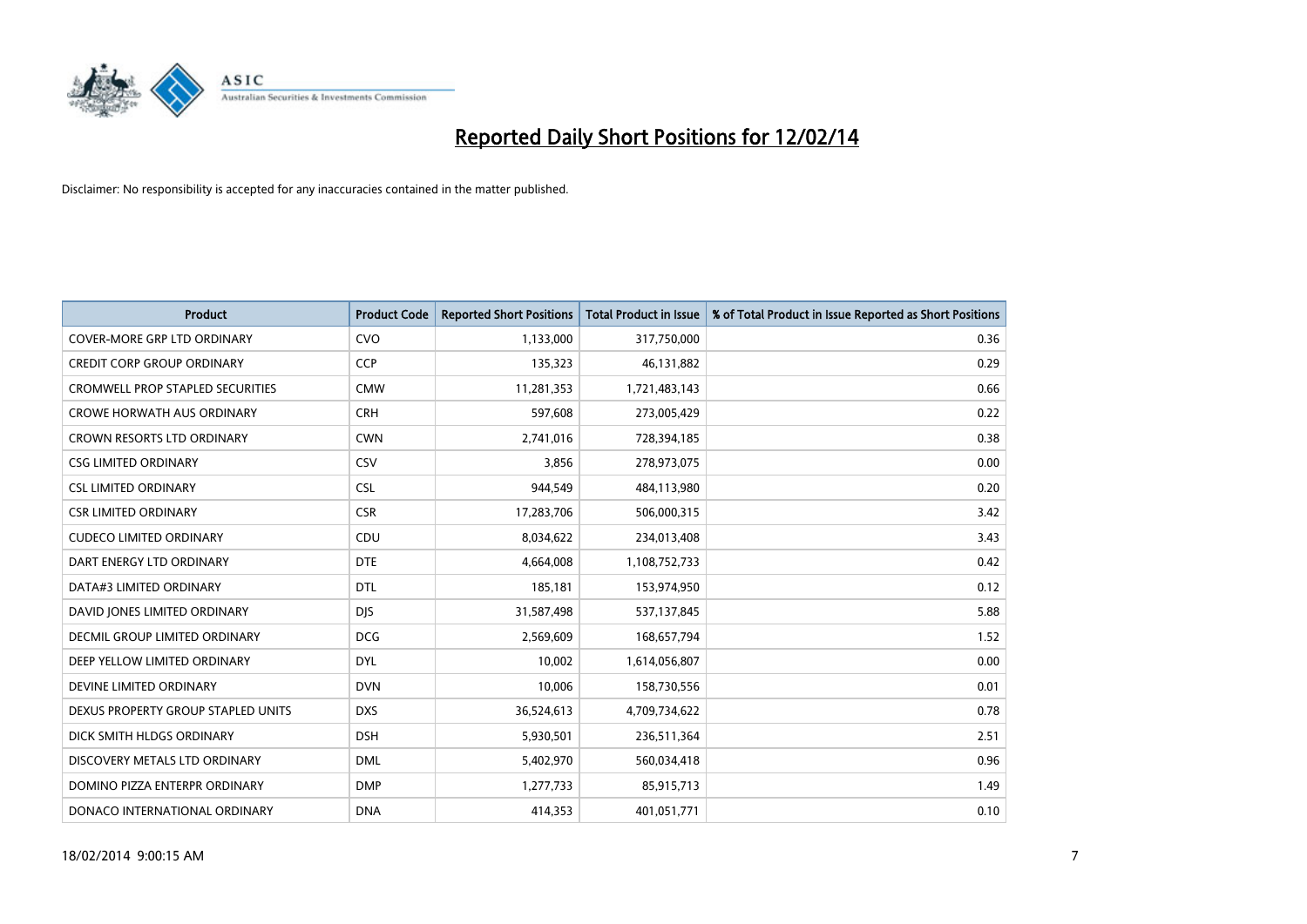

| <b>Product</b>                       | <b>Product Code</b> | <b>Reported Short Positions</b> | <b>Total Product in Issue</b> | % of Total Product in Issue Reported as Short Positions |
|--------------------------------------|---------------------|---------------------------------|-------------------------------|---------------------------------------------------------|
| DORAY MINERALS LTD ORDINARY          | <b>DRM</b>          | 10,000                          | 141,891,768                   | 0.01                                                    |
| DOWNER EDI LIMITED ORDINARY          | <b>DOW</b>          | 15,202,439                      | 434,734,970                   | 3.50                                                    |
| DRAGON MINING LTD ORDINARY           | <b>DRA</b>          | 50,000                          | 88,840,613                    | 0.06                                                    |
| DRILLSEARCH ENERGY ORDINARY          | <b>DLS</b>          | 15,828,818                      | 432,965,895                   | 3.66                                                    |
| DUET GROUP STAPLED US PROHIBIT.      | <b>DUE</b>          | 10,907,828                      | 1,286,215,139                 | 0.85                                                    |
| DULUXGROUP LIMITED ORDINARY          | <b>DLX</b>          | 767,570                         | 381,093,950                   | 0.20                                                    |
| <b>DWS LTD ORDINARY</b>              | <b>DWS</b>          | 592,795                         | 132,362,763                   | 0.45                                                    |
| ECHO ENTERTAINMENT ORDINARY          | <b>EGP</b>          | 19,602,181                      | 825,672,730                   | 2.37                                                    |
| <b>ELDERS LIMITED ORDINARY</b>       | <b>ELD</b>          | 19,775,518                      | 455,013,329                   | 4.35                                                    |
| ELEMENTAL MINERALS ORDINARY          | <b>ELM</b>          | 176,299                         | 303,263,391                   | 0.06                                                    |
| <b>EMECO HOLDINGS ORDINARY</b>       | <b>EHL</b>          | 11,726,190                      | 599,675,707                   | 1.96                                                    |
| <b>ENDEAVOUR MIN CORP CDI 1:1</b>    | <b>EVR</b>          | 59,503                          | 76,697,439                    | 0.08                                                    |
| ENERGY RESOURCES ORDINARY 'A'        | <b>ERA</b>          | 11,562,685                      | 517,725,062                   | 2.23                                                    |
| <b>ENERGY WORLD CORPOR, ORDINARY</b> | <b>EWC</b>          | 54,518,735                      | 1,734,166,672                 | 3.14                                                    |
| <b>ENVESTRA LIMITED ORDINARY</b>     | <b>ENV</b>          | 2,367,078                       | 1,796,808,474                 | 0.13                                                    |
| EQUATORIAL RES LTD ORDINARY          | EQX                 | 2,009                           | 122,185,353                   | 0.00                                                    |
| ERM POWER LIMITED ORDINARY           | EPW                 | 819,182                         | 238,714,606                   | 0.34                                                    |
| ESERVGLOBAL LIMITED ORDINARY         | <b>ESV</b>          | 5,527,772                       | 253,545,997                   | 2.18                                                    |
| ETHANE PIPELINE STAPLED SECURITIES   | <b>EPX</b>          | 11,993                          | 69,302,275                    | 0.02                                                    |
| EVOLUTION MINING LTD ORDINARY        | <b>EVN</b>          | 23,357,309                      | 708,652,367                   | 3.30                                                    |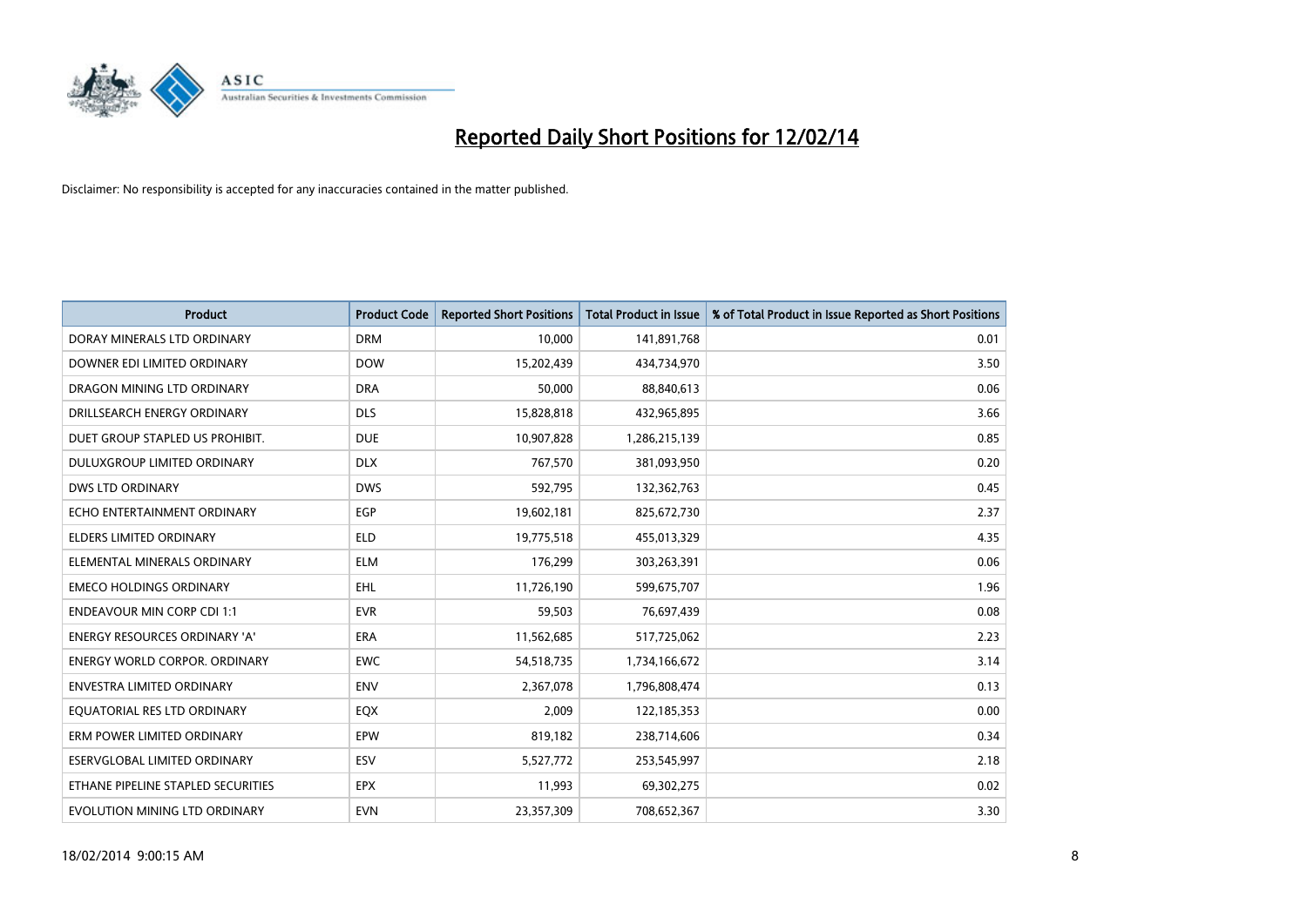

| <b>Product</b>                             | <b>Product Code</b> | <b>Reported Short Positions</b> | <b>Total Product in Issue</b> | % of Total Product in Issue Reported as Short Positions |
|--------------------------------------------|---------------------|---------------------------------|-------------------------------|---------------------------------------------------------|
| FAIRFAX MEDIA LTD ORDINARY                 | FXJ                 | 250,249,257                     | 2,351,955,725                 | 10.64                                                   |
| <b>FANTASTIC HOLDINGS ORDINARY</b>         | <b>FAN</b>          | 18,923                          | 103,068,398                   | 0.02                                                    |
| <b>FAR LTD ORDINARY</b>                    | <b>FAR</b>          | 24,990,208                      | 2,499,846,742                 | 1.00                                                    |
| FEDERATION CNTRES ORD/UNIT STAPLED SEC     | <b>FDC</b>          | 6,518,380                       | 1,427,641,565                 | 0.46                                                    |
| FISHER & PAYKEL H. ORDINARY                | <b>FPH</b>          | 1,752,449                       | 550,774,646                   | 0.32                                                    |
| FLEETWOOD CORP ORDINARY                    | <b>FWD</b>          | 2,180,949                       | 60,522,619                    | 3.60                                                    |
| FLETCHER BUILDING ORDINARY                 | <b>FBU</b>          | 1,548,672                       | 687,854,788                   | 0.23                                                    |
| FLEXIGROUP LIMITED ORDINARY                | <b>FXL</b>          | 1,642,163                       | 304,096,060                   | 0.54                                                    |
| FLIGHT CENTRE TRAVEL ORDINARY              | <b>FLT</b>          | 5,140,155                       | 100,543,059                   | 5.11                                                    |
| FLINDERS MINES LTD ORDINARY                | <b>FMS</b>          | 4,301,337                       | 1,826,866,748                 | 0.24                                                    |
| <b>FOCUS MINERALS LTD ORDINARY</b>         | <b>FML</b>          | 11,180,380                      | 9,137,375,877                 | 0.12                                                    |
| FONTERRA SHARE FUND ORDINARY UNITS         | <b>FSF</b>          | 71                              | 106,414,814                   | 0.00                                                    |
| <b>FORGE GROUP LIMITED ORDINARY</b>        | FGE                 | 4,266,710                       | 86,169,014                    | 4.95                                                    |
| FORTESCUE METALS GRP ORDINARY              | <b>FMG</b>          | 180,736,091                     | 3,113,798,151                 | 5.80                                                    |
| <b>G.U.D. HOLDINGS ORDINARY</b>            | GUD                 | 4,969,107                       | 71,241,319                    | 6.98                                                    |
| <b>G8 EDUCATION LIMITED ORDINARY</b>       | <b>GEM</b>          | 1,608,111                       | 301,705,105                   | 0.53                                                    |
| <b>GALAXY RESOURCES ORDINARY</b>           | GXY                 | 326,419                         | 1,027,073,389                 | 0.03                                                    |
| <b>GBST HOLDINGS ORDINARY</b>              | GBT                 | 11,003                          | 66,561,725                    | 0.02                                                    |
| <b>GDI PROPERTY GRP STAPLED SECURITIES</b> | GDI                 | 3,523                           | 567,575,025                   | 0.00                                                    |
| <b>GENETIC TECHNOLOGIES ORDINARY</b>       | GTG                 | 327,000                         | 597,926,082                   | 0.05                                                    |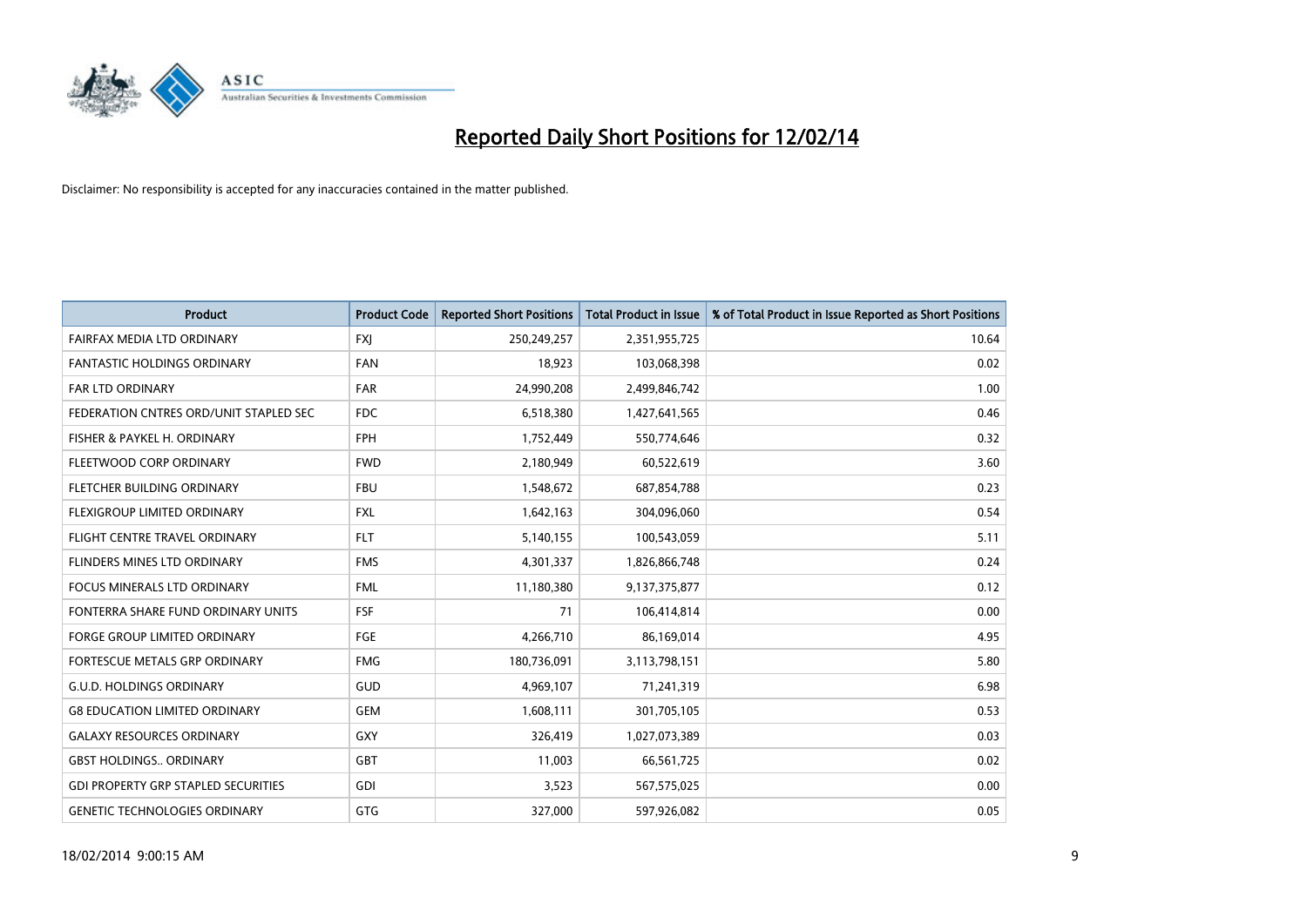

| <b>Product</b>                                   | <b>Product Code</b> | <b>Reported Short Positions</b> | <b>Total Product in Issue</b> | % of Total Product in Issue Reported as Short Positions |
|--------------------------------------------------|---------------------|---------------------------------|-------------------------------|---------------------------------------------------------|
| <b>GEODYNAMICS LIMITED ORDINARY</b>              | GDY                 | 850                             | 406,452,608                   | 0.00                                                    |
| GI DYNAMICS, INC CDI US PROHIBITED               | GID                 | 426,938                         | 395,856,465                   | 0.11                                                    |
| <b>GINDALBIE METALS LTD ORDINARY</b>             | GBG                 | 46,772,335                      | 1,493,660,842                 | 3.13                                                    |
| <b>GOODMAN FIELDER. ORDINARY</b>                 | <b>GFF</b>          | 35,679,749                      | 1,955,559,207                 | 1.82                                                    |
| <b>GOODMAN GROUP STAPLED</b>                     | <b>GMG</b>          | 5,287,801                       | 1,718,742,809                 | 0.31                                                    |
| <b>GPT GROUP STAPLED SEC.</b>                    | <b>GPT</b>          | 4,802,456                       | 1,694,888,638                 | 0.28                                                    |
| <b>GRAINCORP LIMITED A CLASS ORDINARY</b>        | <b>GNC</b>          | 602,083                         | 228,855,628                   | 0.26                                                    |
| <b>GRANGE RESOURCES. ORDINARY</b>                | GRR                 | 4,720,407                       | 1,157,097,869                 | 0.41                                                    |
| <b>GREENCROSS LIMITED ORDINARY</b>               | <b>GXL</b>          | 64,329                          | 90,257,087                    | 0.07                                                    |
| <b>GREENLAND MIN EN LTD ORDINARY</b>             | GGG                 | 2,867,760                       | 574,572,911                   | 0.50                                                    |
| <b>GROWTHPOINT PROPERTY ORD/UNIT STAPLED SEC</b> | GOZ                 | 8,145                           | 475,705,269                   | 0.00                                                    |
| <b>GRYPHON MINERALS LTD ORDINARY</b>             | GRY                 | 4,651,620                       | 400,889,282                   | 1.16                                                    |
| <b>GUILDFORD COAL LTD ORDINARY</b>               | <b>GUF</b>          | 242,747                         | 655,046,899                   | 0.04                                                    |
| <b>GUINNESS PEAT GROUP. CDI 1:1</b>              | GPG                 | 81,925                          | 185,725,775                   | 0.04                                                    |
| <b>GUIARAT NRE COAL LTD ORDINARY</b>             | <b>GNM</b>          | 382,008                         | 3,099,388,006                 | 0.01                                                    |
| <b>GWA GROUP LTD ORDINARY</b>                    | <b>GWA</b>          | 8,404,055                       | 306,533,770                   | 2.74                                                    |
| <b>HARVEY NORMAN ORDINARY</b>                    | <b>HVN</b>          | 55,725,901                      | 1,062,316,784                 | 5.25                                                    |
| <b>HENDERSON GROUP CDI 1:1</b>                   | <b>HGG</b>          | 631,946                         | 664,031,107                   | 0.10                                                    |
| HFA HOLDINGS LIMITED ORDINARY                    | <b>HFA</b>          | 3,863                           | 118,738,157                   | 0.00                                                    |
| HIGHLANDS PACIFIC ORDINARY                       | HIG                 | 10,001                          | 854,261,346                   | 0.00                                                    |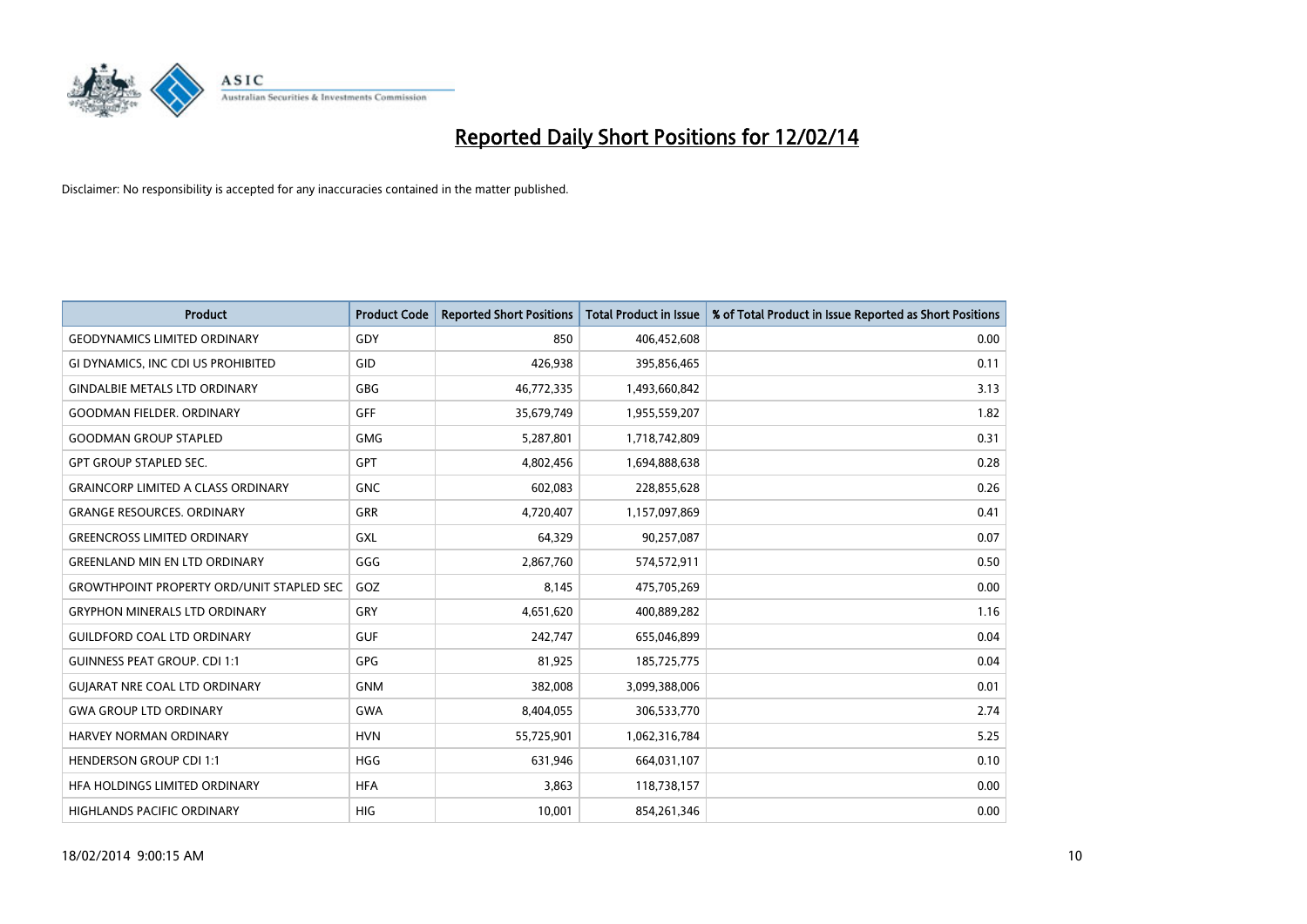

| <b>Product</b>                                | <b>Product Code</b> | <b>Reported Short Positions</b> | <b>Total Product in Issue</b> | % of Total Product in Issue Reported as Short Positions |
|-----------------------------------------------|---------------------|---------------------------------|-------------------------------|---------------------------------------------------------|
| HILLGROVE RES LTD ORDINARY                    | <b>HGO</b>          | 546,838                         | 1,179,889,221                 | 0.05                                                    |
| <b>HILLS LTD ORDINARY</b>                     | <b>HIL</b>          | 506,043                         | 236,619,450                   | 0.21                                                    |
| HORIZON OIL LIMITED ORDINARY                  | <b>HZN</b>          | 67,290,059                      | 1,301,147,932                 | 5.17                                                    |
| HOT CHILI LTD ORDINARY                        | <b>HCH</b>          | 10,000                          | 347,732,196                   | 0.00                                                    |
| <b>IBUY GROUP LTD ORDINARY</b>                | <b>IBY</b>          | 490                             | 359,305,037                   | 0.00                                                    |
| <b>ICON ENERGY LIMITED ORDINARY</b>           | <b>ICN</b>          | 2,926                           | 615,774,351                   | 0.00                                                    |
| <b>IINET LIMITED ORDINARY</b>                 | <b>IIN</b>          | 664,182                         | 161,238,847                   | 0.41                                                    |
| ILUKA RESOURCES ORDINARY                      | ILU                 | 38,109,275                      | 418,700,517                   | 9.10                                                    |
| <b>IMDEX LIMITED ORDINARY</b>                 | <b>IMD</b>          | 4,031,077                       | 210,473,188                   | 1.92                                                    |
| <b>INCITEC PIVOT ORDINARY</b>                 | IPL                 | 13,086,293                      | 1,644,919,097                 | 0.80                                                    |
| INDEPENDENCE GROUP ORDINARY                   | <b>IGO</b>          | 5,052,670                       | 233,323,905                   | 2.17                                                    |
| <b>INDOPHIL RESOURCES ORDINARY</b>            | <b>IRN</b>          | 487,703                         | 1,203,146,194                 | 0.04                                                    |
| <b>INFIGEN ENERGY STAPLED SECURITIES</b>      | <b>IFN</b>          | 3,150,454                       | 764,993,434                   | 0.41                                                    |
| <b>INFOMEDIA LTD ORDINARY</b>                 | <b>IFM</b>          | 111,018                         | 304,953,155                   | 0.04                                                    |
| <b>INGENIA GROUP STAPLED SECURITIES</b>       | <b>INA</b>          | 125,883                         | 676,240,232                   | 0.02                                                    |
| INSURANCE AUSTRALIA ORDINARY                  | IAG                 | 11,749,147                      | 2,341,618,048                 | 0.50                                                    |
| <b>INTREPID MINES ORDINARY</b>                | <b>IAU</b>          | 17,721,145                      | 556,511,361                   | 3.18                                                    |
| <b>INVESTA OFFICE FUND STAPLED SECURITIES</b> | <b>IOF</b>          | 657,262                         | 614,047,458                   | 0.11                                                    |
| <b>INVOCARE LIMITED ORDINARY</b>              | <b>IVC</b>          | 5,280,684                       | 110,030,298                   | 4.80                                                    |
| <b>IOOF HOLDINGS LTD ORDINARY</b>             | IFL                 | 2,003,624                       | 232,118,034                   | 0.86                                                    |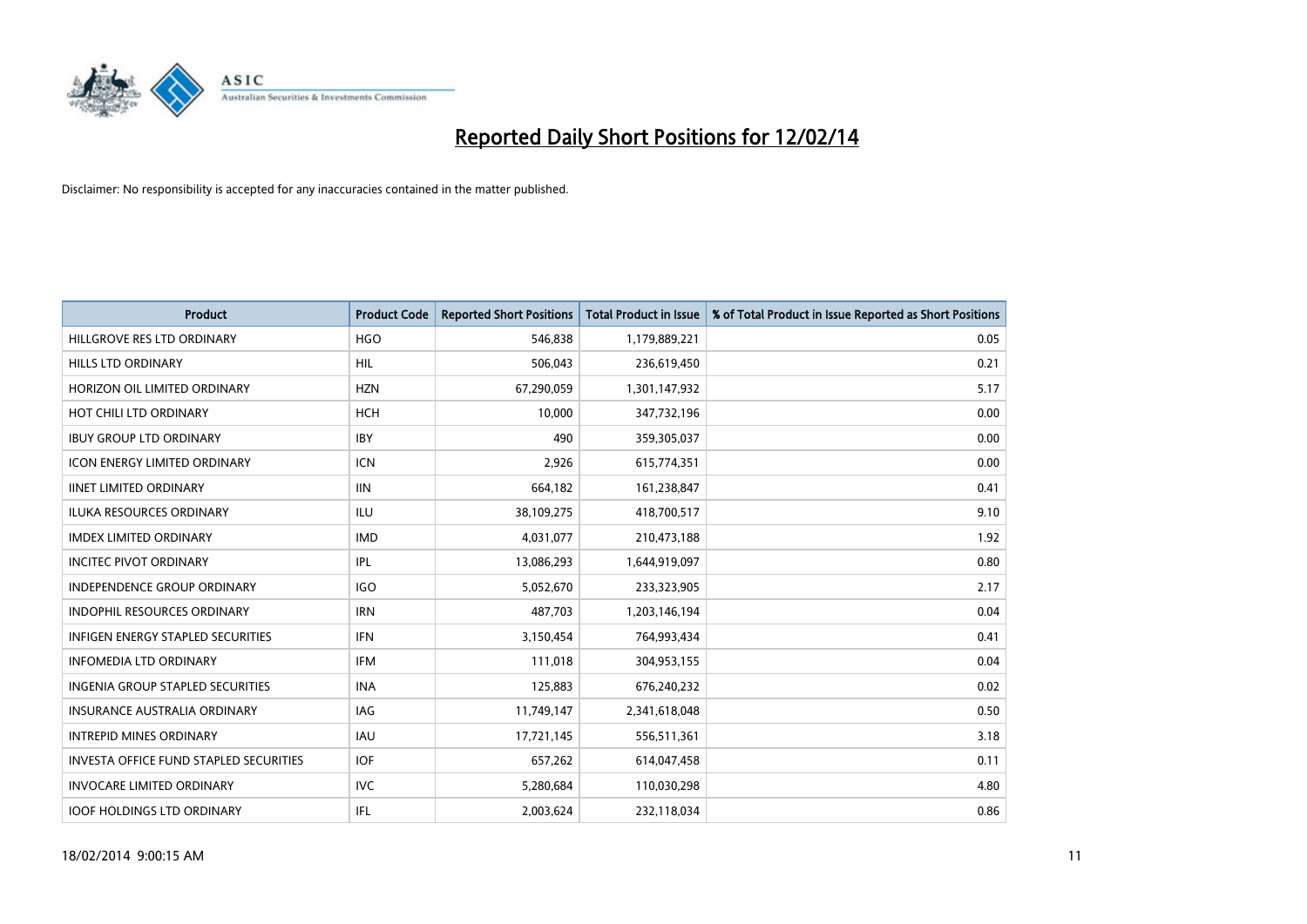

| <b>Product</b>                           | <b>Product Code</b> | <b>Reported Short Positions</b> | <b>Total Product in Issue</b> | % of Total Product in Issue Reported as Short Positions |
|------------------------------------------|---------------------|---------------------------------|-------------------------------|---------------------------------------------------------|
| <b>IRESS LIMITED ORDINARY</b>            | <b>IRE</b>          | 851,907                         | 158,585,126                   | 0.54                                                    |
| <b>IRON ORE HOLDINGS ORDINARY</b>        | <b>IOH</b>          | 26,197                          | 161,174,005                   | 0.02                                                    |
| <b>ISELECT LTD ORDINARY</b>              | <b>ISU</b>          | 283,254                         | 260,889,894                   | 0.11                                                    |
| JAMES HARDIE INDUST CHESS DEPOSITARY INT | <b>IHX</b>          | 3,201,467                       | 443,540,832                   | 0.72                                                    |
| <b>JB HI-FI LIMITED ORDINARY</b>         | <b>IBH</b>          | 13,476,434                      | 100,261,681                   | 13.44                                                   |
| <b>KAGARA LTD ORDINARY</b>               | KZL                 | 3,349,855                       | 798,953,117                   | 0.42                                                    |
| KAROON GAS AUSTRALIA ORDINARY            | <b>KAR</b>          | 4,919,116                       | 255,841,581                   | 1.92                                                    |
| KATHMANDU HOLD LTD ORDINARY              | <b>KMD</b>          | 530,997                         | 200,473,338                   | 0.26                                                    |
| <b>KBL MINING LIMITED ORDINARY</b>       | <b>KBL</b>          | 1,820                           | 393,535,629                   | 0.00                                                    |
| KINGSGATE CONSOLID. ORDINARY             | <b>KCN</b>          | 7,444,679                       | 164,154,349                   | 4.54                                                    |
| KINGSROSE MINING LTD ORDINARY            | <b>KRM</b>          | 537,438                         | 335,753,851                   | 0.16                                                    |
| LEIGHTON HOLDINGS ORDINARY               | LEI                 | 24,440,530                      | 337,235,188                   | 7.25                                                    |
| LEND LEASE GROUP UNIT/ORD STAPLED        | LLC                 | 3,893,995                       | 576,712,337                   | 0.68                                                    |
| LYCOPODIUM LIMITED ORDINARY              | LYL                 | 1                               | 38,955,103                    | 0.00                                                    |
| LYNAS CORPORATION ORDINARY               | <b>LYC</b>          | 172,896,270                     | 1,961,160,594                 | 8.82                                                    |
| M2 GRP LTD ORDINARY                      | <b>MTU</b>          | 6,254,602                       | 179,384,685                   | 3.49                                                    |
| MACA LIMITED ORDINARY                    | <b>MLD</b>          | 86,730                          | 176,476,373                   | 0.05                                                    |
| MACMAHON HOLDINGS ORDINARY               | <b>MAH</b>          | 1,673,860                       | 1,261,699,966                 | 0.13                                                    |
| MACO ATLAS ROADS GRP ORDINARY STAPLED    | <b>MOA</b>          | 7,367,337                       | 487,230,540                   | 1.51                                                    |
| MACQUARIE GROUP LTD ORDINARY             | <b>MOG</b>          | 2,001,799                       | 321,064,793                   | 0.62                                                    |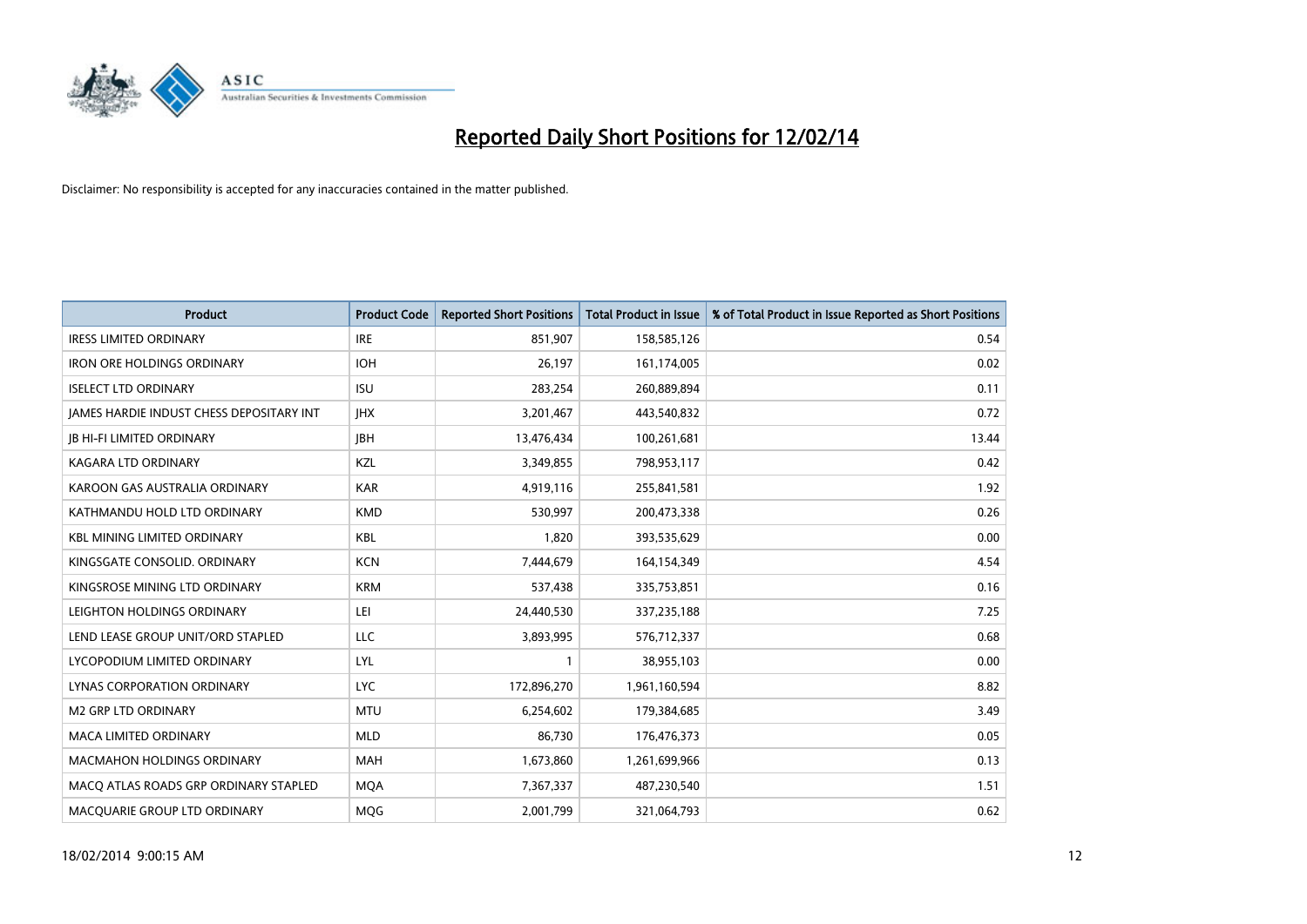

| <b>Product</b>                       | <b>Product Code</b> | <b>Reported Short Positions</b> | <b>Total Product in Issue</b> | % of Total Product in Issue Reported as Short Positions |
|--------------------------------------|---------------------|---------------------------------|-------------------------------|---------------------------------------------------------|
| MAGELLAN FIN GRP LTD ORDINARY        | <b>MFG</b>          | 1,560,543                       | 155,830,849                   | 1.00                                                    |
| <b>MATRIX C &amp; E LTD ORDINARY</b> | <b>MCE</b>          | 2,828,163                       | 94,555,428                    | 2.99                                                    |
| <b>MAVERICK DRILLING ORDINARY</b>    | <b>MAD</b>          | 7,782,772                       | 468,004,529                   | 1.66                                                    |
| MAXITRANS INDUSTRIES ORDINARY        | <b>MXI</b>          | 369,441                         | 183,993,392                   | 0.20                                                    |
| MAYNE PHARMA LTD ORDINARY            | <b>MYX</b>          | 639,555                         | 563,459,968                   | 0.11                                                    |
| MCALEESE LTD ORDINARY                | <b>MCS</b>          | 2,454,150                       | 296,577,121                   | 0.83                                                    |
| MCMILLAN SHAKESPEARE ORDINARY        | <b>MMS</b>          | 790,285                         | 74,523,965                    | 1.06                                                    |
| MCPHERSON'S LTD ORDINARY             | <b>MCP</b>          | 35,840                          | 93,994,381                    | 0.04                                                    |
| MEDUSA MINING LTD ORDINARY           | <b>MML</b>          | 6,673,655                       | 207,794,301                   | 3.21                                                    |
| MELBOURNE IT LIMITED ORDINARY        | <b>MLB</b>          | 51,658                          | 83,659,248                    | 0.06                                                    |
| MEO AUSTRALIA LTD ORDINARY           | <b>MEO</b>          | 10,845                          | 627,264,587                   | 0.00                                                    |
| MERIDIAN ENERGY INSTALMENT RECEIPTS  | MEZCA               | 32,097                          | 1,255,413,626                 | 0.00                                                    |
| MERMAID MARINE ORDINARY              | <b>MRM</b>          | 1,844,051                       | 232,652,241                   | 0.79                                                    |
| MESOBLAST LIMITED ORDINARY           | <b>MSB</b>          | 17,606,577                      | 321,210,394                   | 5.48                                                    |
| METALS X LIMITED ORDINARY            | <b>MLX</b>          | 72,174                          | 1,655,386,110                 | 0.00                                                    |
| METCASH LIMITED ORDINARY             | <b>MTS</b>          | 103,405,038                     | 888,338,048                   | 11.64                                                   |
| METMINCO LIMITED ORDINARY            | <b>MNC</b>          | 8,215                           | 1,749,543,023                 | 0.00                                                    |
| MIGHTY RIVER POWER ORDINARY          | <b>MYT</b>          | 1,950,626                       | 1,400,012,517                 | 0.14                                                    |
| MINCOR RESOURCES NL ORDINARY         | <b>MCR</b>          | 2,334,249                       | 188,208,274                   | 1.24                                                    |
| MINEMAKERS LIMITED ORDINARY          | <b>MAK</b>          | 10,942                          | 247,504,006                   | 0.00                                                    |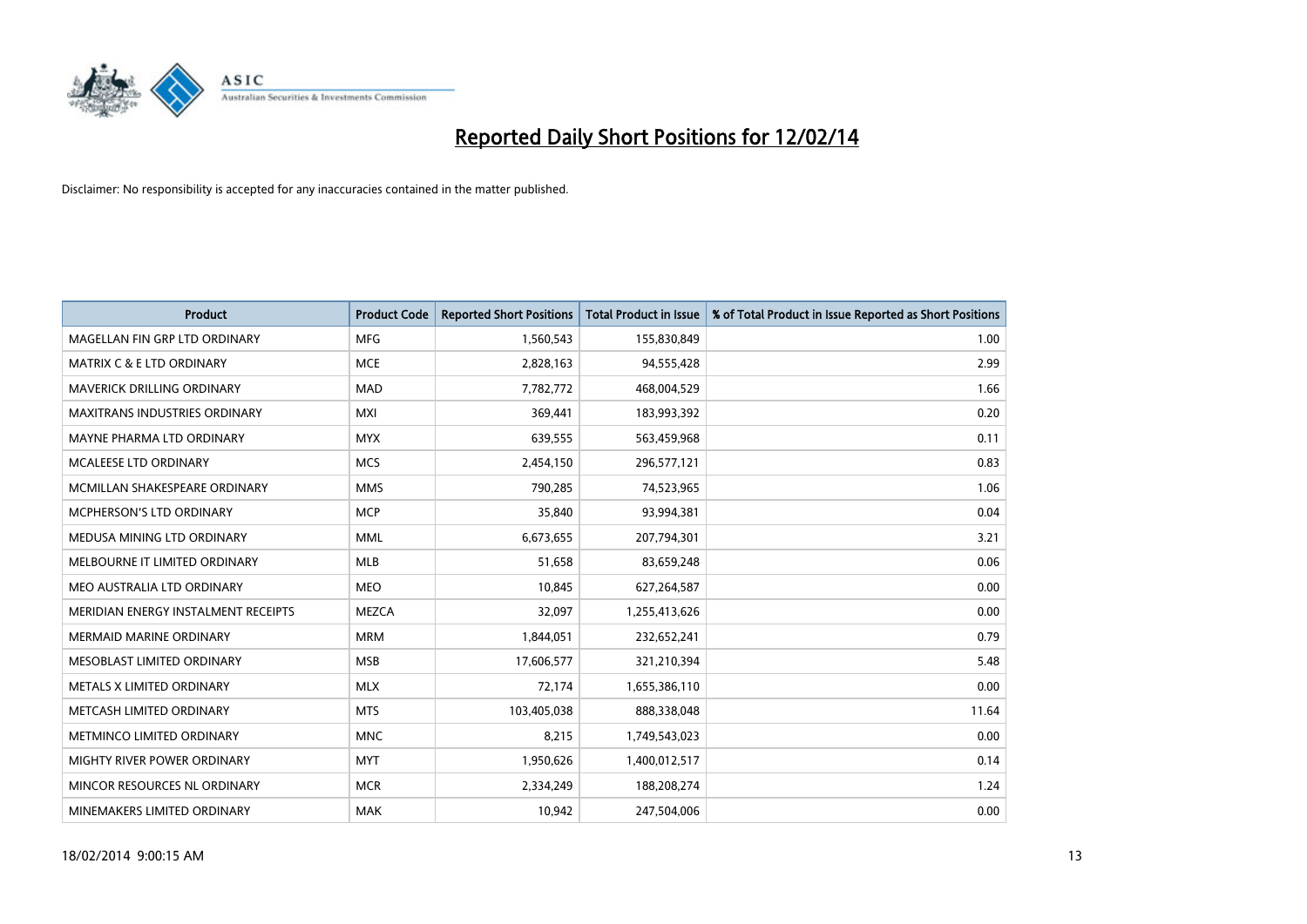

| <b>Product</b>                    | <b>Product Code</b> | <b>Reported Short Positions</b> | <b>Total Product in Issue</b> | % of Total Product in Issue Reported as Short Positions |
|-----------------------------------|---------------------|---------------------------------|-------------------------------|---------------------------------------------------------|
| MINERAL DEPOSITS ORDINARY         | <b>MDL</b>          | 604,465                         | 103,538,786                   | 0.58                                                    |
| MINERAL RESOURCES. ORDINARY       | <b>MIN</b>          | 3,159,097                       | 186,112,198                   | 1.70                                                    |
| MINT WIRELESS ORDINARY            | <b>MNW</b>          | 982,694                         | 403,872,395                   | 0.24                                                    |
| MIRABELA NICKEL LTD ORDINARY      | <b>MBN</b>          | 18,867,110                      | 876,801,147                   | 2.15                                                    |
| MIRVAC GROUP STAPLED SECURITIES   | <b>MGR</b>          | 3,447,180                       | 3,664,938,678                 | 0.09                                                    |
| MOLOPO ENERGY LTD ORDINARY        | <b>MPO</b>          | 4,006,868                       | 247,133,976                   | 1.62                                                    |
| MONADELPHOUS GROUP ORDINARY       | <b>MND</b>          | 13,014,763                      | 92,308,047                    | 14.10                                                   |
| MORTGAGE CHOICE LTD ORDINARY      | MOC                 | 66,467                          | 123,780,387                   | 0.05                                                    |
| <b>MOUNT GIBSON IRON ORDINARY</b> | <b>MGX</b>          | 8,427,822                       | 1,090,584,232                 | 0.77                                                    |
| MULTIPLEX SITES SITES             | <b>MXUPA</b>        | 1,638                           | 4,500,000                     | 0.04                                                    |
| MURCHISON METALS LTD ORDINARY     | <b>MMX</b>          | 216,291                         | 450,497,346                   | 0.05                                                    |
| MYER HOLDINGS LTD ORDINARY        | <b>MYR</b>          | 75,228,339                      | 585,684,551                   | 12.84                                                   |
| NANOSONICS LIMITED ORDINARY       | <b>NAN</b>          | 218,205                         | 263,125,129                   | 0.08                                                    |
| NATIONAL AUST, BANK ORDINARY      | <b>NAB</b>          | 10,609,197                      | 2,351,444,811                 | 0.45                                                    |
| NATIONAL STORAGE STAPLED          | <b>NSR</b>          | 11,725                          | 244,897,097                   | 0.00                                                    |
| NAVITAS LIMITED ORDINARY          | <b>NVT</b>          | 4,933,018                       | 375,416,910                   | 1.31                                                    |
| NEON ENERGY LIMITED ORDINARY      | <b>NEN</b>          | 961,700                         | 553,037,848                   | 0.17                                                    |
| NEUREN PHARMACEUT. ORDINARY       | <b>NEU</b>          | 304,766                         | 1,518,782,296                 | 0.02                                                    |
| NEW HOPE CORPORATION ORDINARY     | <b>NHC</b>          | 381,776                         | 830,933,112                   | 0.05                                                    |
| NEWCREST MINING ORDINARY          | <b>NCM</b>          | 10,535,188                      | 766,510,971                   | 1.37                                                    |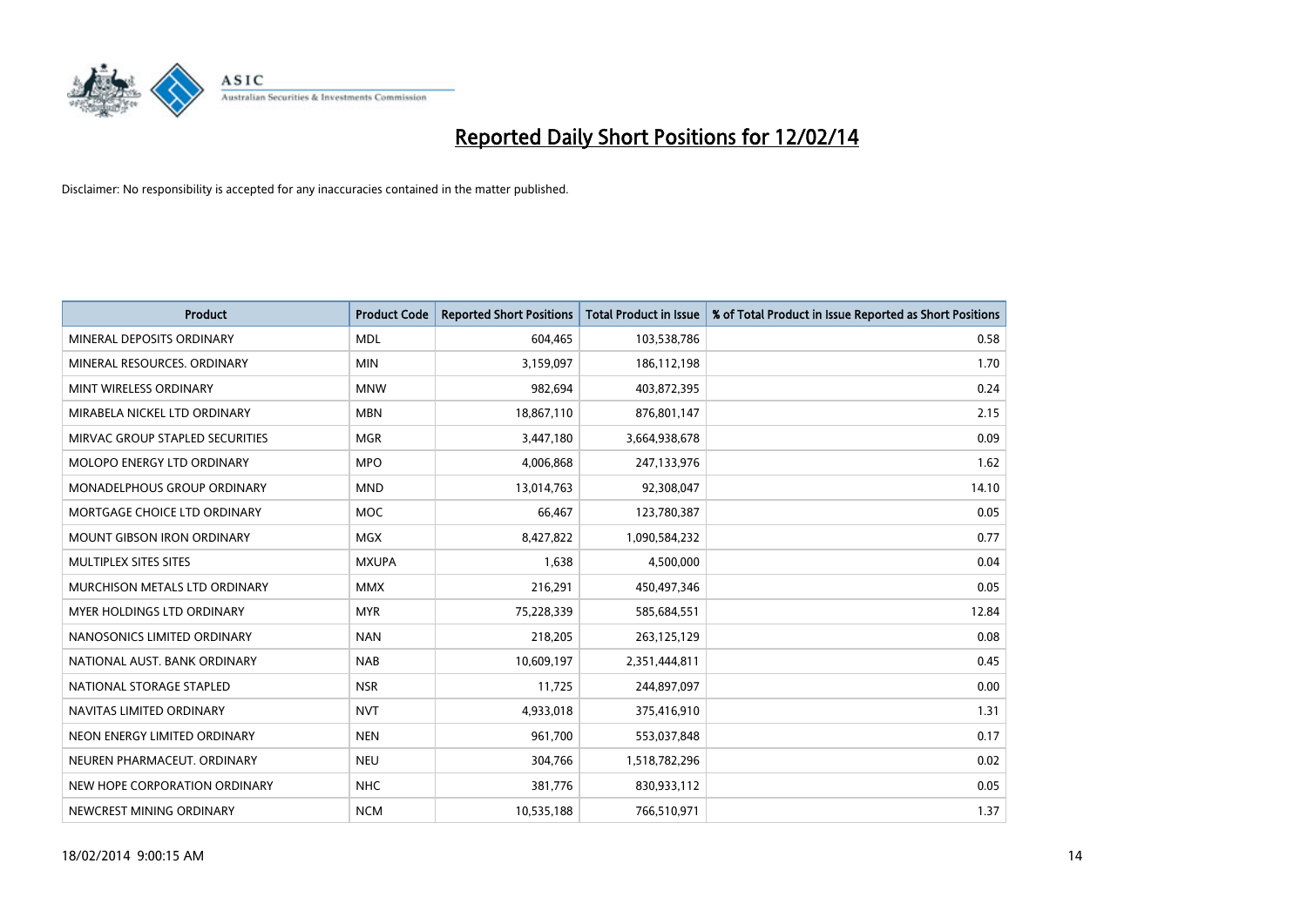

| <b>Product</b>                        | <b>Product Code</b> | <b>Reported Short Positions</b> | <b>Total Product in Issue</b> | % of Total Product in Issue Reported as Short Positions |
|---------------------------------------|---------------------|---------------------------------|-------------------------------|---------------------------------------------------------|
| NEWS CORP A NON-VOTING CDI            | <b>NWSLV</b>        | 640,250                         | 3,888,141                     | 16.47                                                   |
| NEWS CORP B VOTING CDI                | <b>NWS</b>          | 2,593,949                       | 18,687,860                    | 13.88                                                   |
| NEWSAT LIMITED ORDINARY               | <b>NWT</b>          | 3,288,270                       | 591,460,931                   | 0.56                                                    |
| NEXTDC LIMITED ORDINARY               | <b>NXT</b>          | 9,140,772                       | 192,904,486                   | 4.74                                                    |
| NEXUS ENERGY LIMITED ORDINARY         | <b>NXS</b>          | 1,441,409                       | 1,330,219,459                 | 0.11                                                    |
| NIB HOLDINGS LIMITED ORDINARY         | <b>NHF</b>          | 3,788,627                       | 439,004,182                   | 0.86                                                    |
| NICK SCALI LIMITED ORDINARY           | <b>NCK</b>          | 1,972                           | 81,000,000                    | 0.00                                                    |
| NIDO PETROLEUM ORDINARY               | <b>NDO</b>          | 47,402                          | 2,048,317,635                 | 0.00                                                    |
| NINE ENTERTAINMENT ORDINARY           | <b>NEC</b>          | 8,245,776                       | 940,295,023                   | 0.88                                                    |
| NOBLE MINERAL RES ORDINARY            | <b>NMG</b>          | 2,365,726                       | 666,397,952                   | 0.36                                                    |
| NORTHERN IRON LTD ORDINARY            | <b>NFE</b>          | 113,495                         | 484,405,314                   | 0.02                                                    |
| NORTHERN STAR ORDINARY                | <b>NST</b>          | 4,577,183                       | 492,732,158                   | 0.93                                                    |
| NOVOGEN LIMITED ORDINARY              | <b>NRT</b>          | 134,125                         | 163,810,997                   | 0.08                                                    |
| NRW HOLDINGS LIMITED ORDINARY         | <b>NWH</b>          | 16,701,963                      | 278,888,011                   | 5.99                                                    |
| NUCOAL RESOURCES LTD ORDINARY         | <b>NCR</b>          | 1                               | 768,612,354                   | 0.00                                                    |
| NUFARM LIMITED ORDINARY               | <b>NUF</b>          | 14,601,312                      | 263,725,895                   | 5.54                                                    |
| OAKTON LIMITED ORDINARY               | <b>OKN</b>          | 782,308                         | 89,968,985                    | 0.87                                                    |
| OCEANAGOLD CORP. CHESS DEPOSITARY INT | <b>OGC</b>          | 908,859                         | 300,350,129                   | 0.30                                                    |
| OIL SEARCH LTD ORDINARY               | OSH                 | 9,653,757                       | 1,343,361,150                 | 0.72                                                    |
| OM HOLDINGS LIMITED ORDINARY          | <b>OMH</b>          | 2,255,520                       | 733,423,337                   | 0.31                                                    |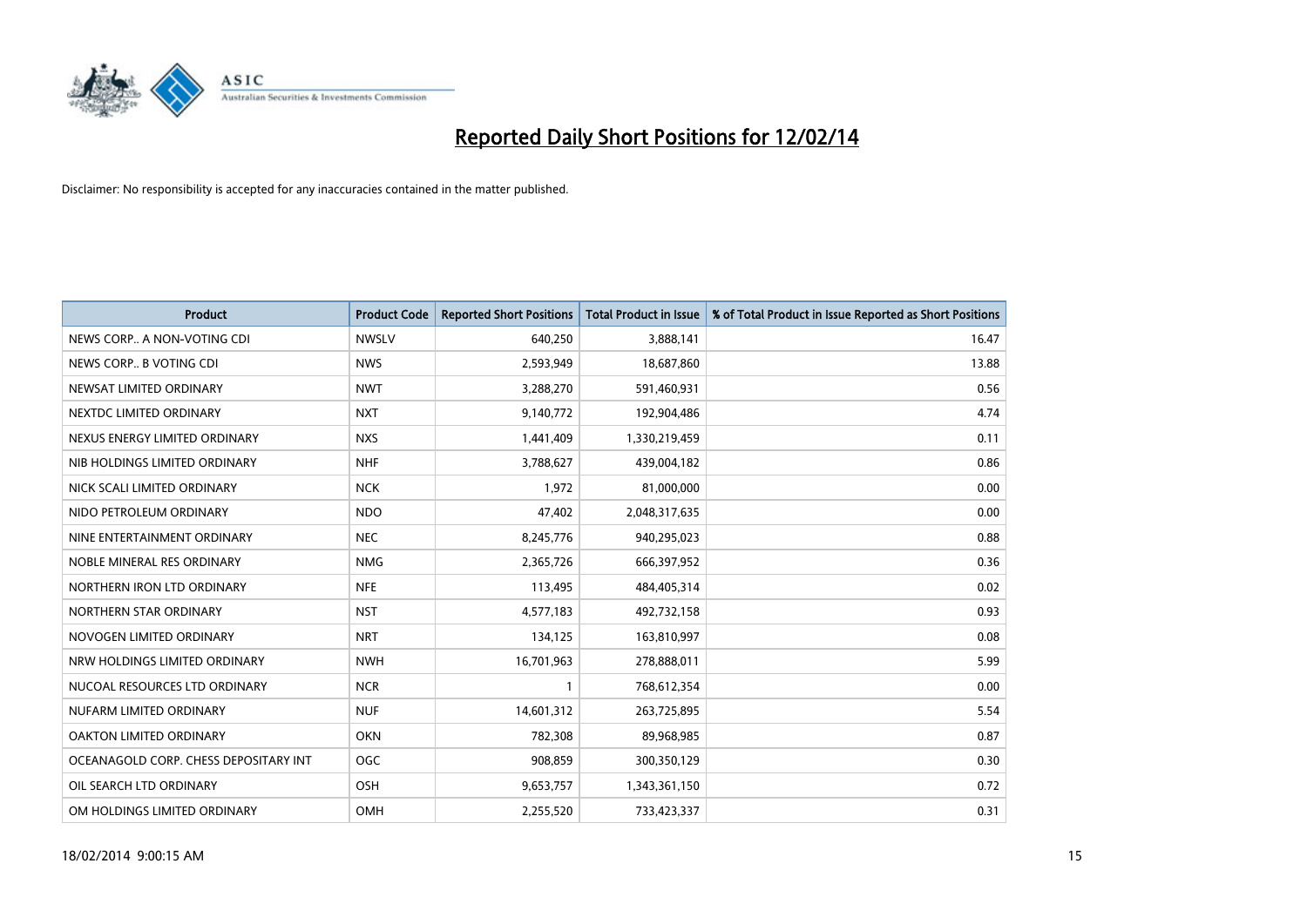

| <b>Product</b>                | <b>Product Code</b> | <b>Reported Short Positions</b> | <b>Total Product in Issue</b> | % of Total Product in Issue Reported as Short Positions |
|-------------------------------|---------------------|---------------------------------|-------------------------------|---------------------------------------------------------|
| ORICA LIMITED ORDINARY        | ORI                 | 9,093,825                       | 370,255,009                   | 2.46                                                    |
| ORIGIN ENERGY ORDINARY        | <b>ORG</b>          | 6,537,000                       | 1,101,228,973                 | 0.59                                                    |
| OROCOBRE LIMITED ORDINARY     | <b>ORE</b>          | 996,954                         | 132,041,911                   | 0.76                                                    |
| ORORA LIMITED ORDINARY        | <b>ORA</b>          | 335,281                         | 1,206,684,923                 | 0.03                                                    |
| OROTONGROUP LIMITED ORDINARY  | ORL                 | 201,638                         | 40,880,902                    | 0.49                                                    |
| OZ MINERALS ORDINARY          | OZL                 | 9,978,813                       | 303,470,022                   | 3.29                                                    |
| OZFOREX GROUP LTD ORDINARY    | <b>OFX</b>          | 2,188,151                       | 240,000,000                   | 0.91                                                    |
| PACIFIC BRANDS ORDINARY       | <b>PBG</b>          | 14,340,979                      | 912,915,695                   | 1.57                                                    |
| PACT GROUP HLDGS LTD ORDINARY | <b>PGH</b>          | 1,350,000                       | 294,097,961                   | 0.46                                                    |
| PALADIN ENERGY LTD ORDINARY   | <b>PDN</b>          | 75,076,740                      | 964,241,634                   | 7.79                                                    |
| PANAUST LIMITED ORDINARY      | <b>PNA</b>          | 7,306,481                       | 620,724,651                   | 1.18                                                    |
| PANORAMIC RESOURCES ORDINARY  | PAN                 | 225,193                         | 322,275,824                   | 0.07                                                    |
| PANTERRA GOLD LTD ORDINARY    | PGI                 | 1                               | 772,781,012                   | 0.00                                                    |
| PAPERLINX LIMITED ORDINARY    | <b>PPX</b>          | 2,863,326                       | 609,280,761                   | 0.47                                                    |
| PAPILLON RES LTD ORDINARY     | PIR                 | 10,020,417                      | 340,244,210                   | 2.95                                                    |
| PATTIES FOODS LTD ORDINARY    | <b>PFL</b>          | 10,000                          | 139,144,338                   | 0.01                                                    |
| PEET LIMITED ORDINARY         | <b>PPC</b>          | 428,732                         | 433,389,348                   | 0.10                                                    |
| PENINSULA ENERGY LTD ORDINARY | <b>PEN</b>          | 1                               | 3,252,530,235                 | 0.00                                                    |
| PERPETUAL LIMITED ORDINARY    | <b>PPT</b>          | 2,295,977                       | 46,529,270                    | 4.93                                                    |
| PERSEUS MINING LTD ORDINARY   | PRU                 | 7,084,949                       | 457,962,088                   | 1.55                                                    |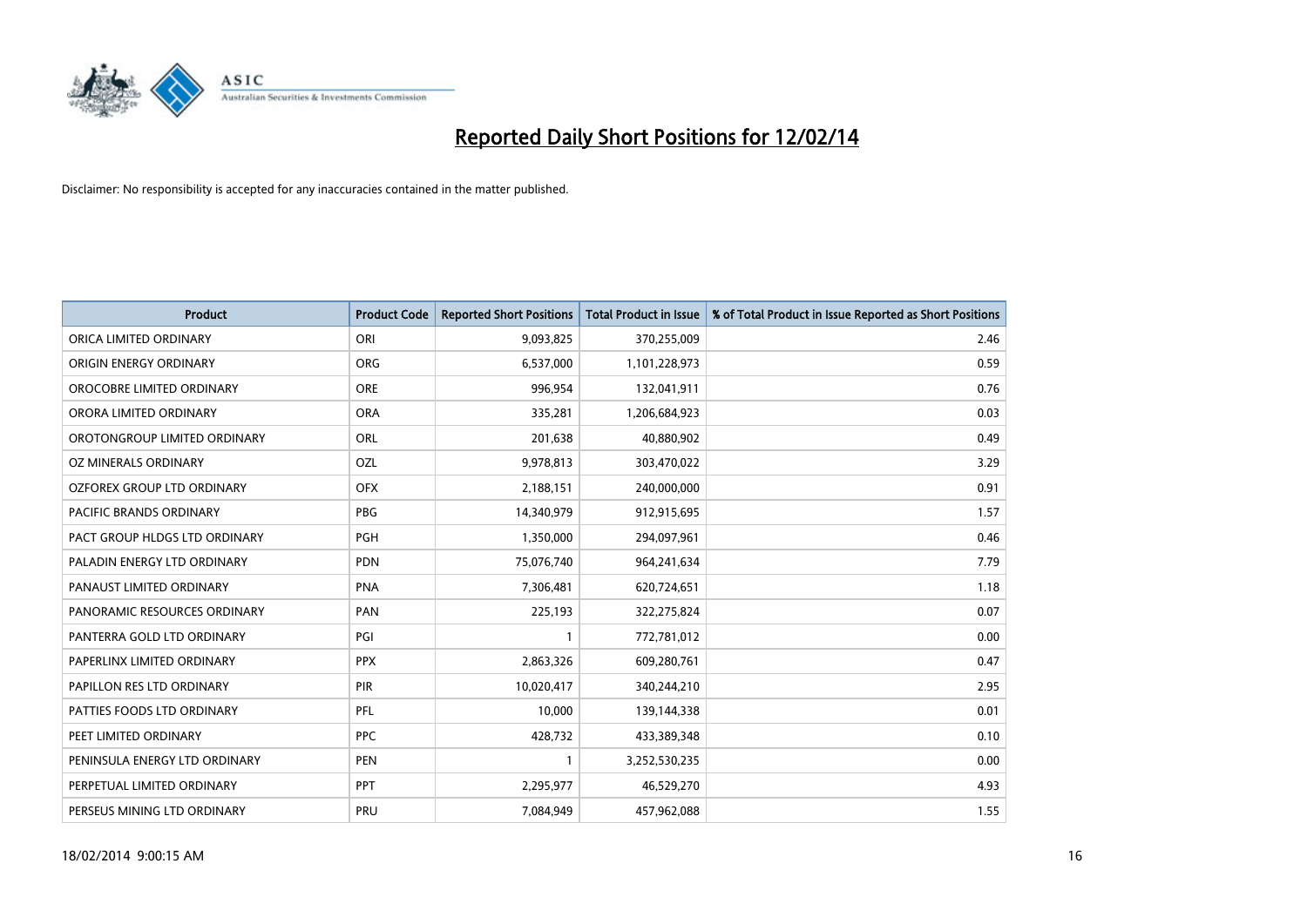

| <b>Product</b>                    | <b>Product Code</b> | <b>Reported Short Positions</b> | <b>Total Product in Issue</b> | % of Total Product in Issue Reported as Short Positions |
|-----------------------------------|---------------------|---------------------------------|-------------------------------|---------------------------------------------------------|
| PHARMAXIS LTD ORDINARY            | <b>PXS</b>          | 874,245                         | 309,046,349                   | 0.28                                                    |
| PHOSPHAGENICS LTD. ORDINARY       | <b>POH</b>          | 50,000                          | 1,020,465,957                 | 0.00                                                    |
| PLATINUM ASSET ORDINARY           | <b>PTM</b>          | 238,013                         | 578,685,695                   | 0.04                                                    |
| PLATINUM AUSTRALIA ORDINARY       | <b>PLA</b>          | 836,127                         | 504,968,043                   | 0.17                                                    |
| PMP LIMITED ORDINARY              | <b>PMP</b>          | 1,586,132                       | 323,781,124                   | 0.49                                                    |
| PRANA BIOTECHNOLOGY ORDINARY      | PBT                 | 1,135,215                       | 422,659,996                   | 0.27                                                    |
| PREMIER INVESTMENTS ORDINARY      | <b>PMV</b>          | 342,423                         | 155,314,874                   | 0.22                                                    |
| PRIMA BIOMED LTD ORDINARY         | <b>PRR</b>          | 2,667,229                       | 1,228,709,341                 | 0.22                                                    |
| PRIMARY HEALTH CARE ORDINARY      | <b>PRY</b>          | 17,507,309                      | 504,956,647                   | 3.47                                                    |
| PRIME MEDIA GRP LTD ORDINARY      | <b>PRT</b>          | 1,440,222                       | 366,330,303                   | 0.39                                                    |
| PROGRAMMED ORDINARY               | <b>PRG</b>          | 24,691                          | 118,229,190                   | 0.02                                                    |
| <b>QANTAS AIRWAYS ORDINARY</b>    | QAN                 | 71,615,762                      | 2,196,330,250                 | 3.26                                                    |
| OBE INSURANCE GROUP ORDINARY      | <b>OBE</b>          | 18,262,575                      | 1,248,704,599                 | 1.46                                                    |
| ORXPHARMA LTD ORDINARY            | <b>QRX</b>          | 66,492                          | 164,115,969                   | 0.04                                                    |
| <b>QUBE HOLDINGS LTD ORDINARY</b> | QUB                 | 13,387,363                      | 931,433,499                   | 1.44                                                    |
| RAMELIUS RESOURCES ORDINARY       | <b>RMS</b>          | 169,047                         | 365,380,380                   | 0.05                                                    |
| RAMSAY HEALTH CARE ORDINARY       | <b>RHC</b>          | 2,072,041                       | 202,081,252                   | 1.03                                                    |
| <b>RCR TOMLINSON ORDINARY</b>     | <b>RCR</b>          | 230,135                         | 136,696,590                   | 0.17                                                    |
| <b>REA GROUP ORDINARY</b>         | <b>REA</b>          | 849,341                         | 131,714,699                   | 0.64                                                    |
| RECALL HOLDINGS LTD ORDINARY      | <b>REC</b>          | 850,939                         | 312,836,448                   | 0.27                                                    |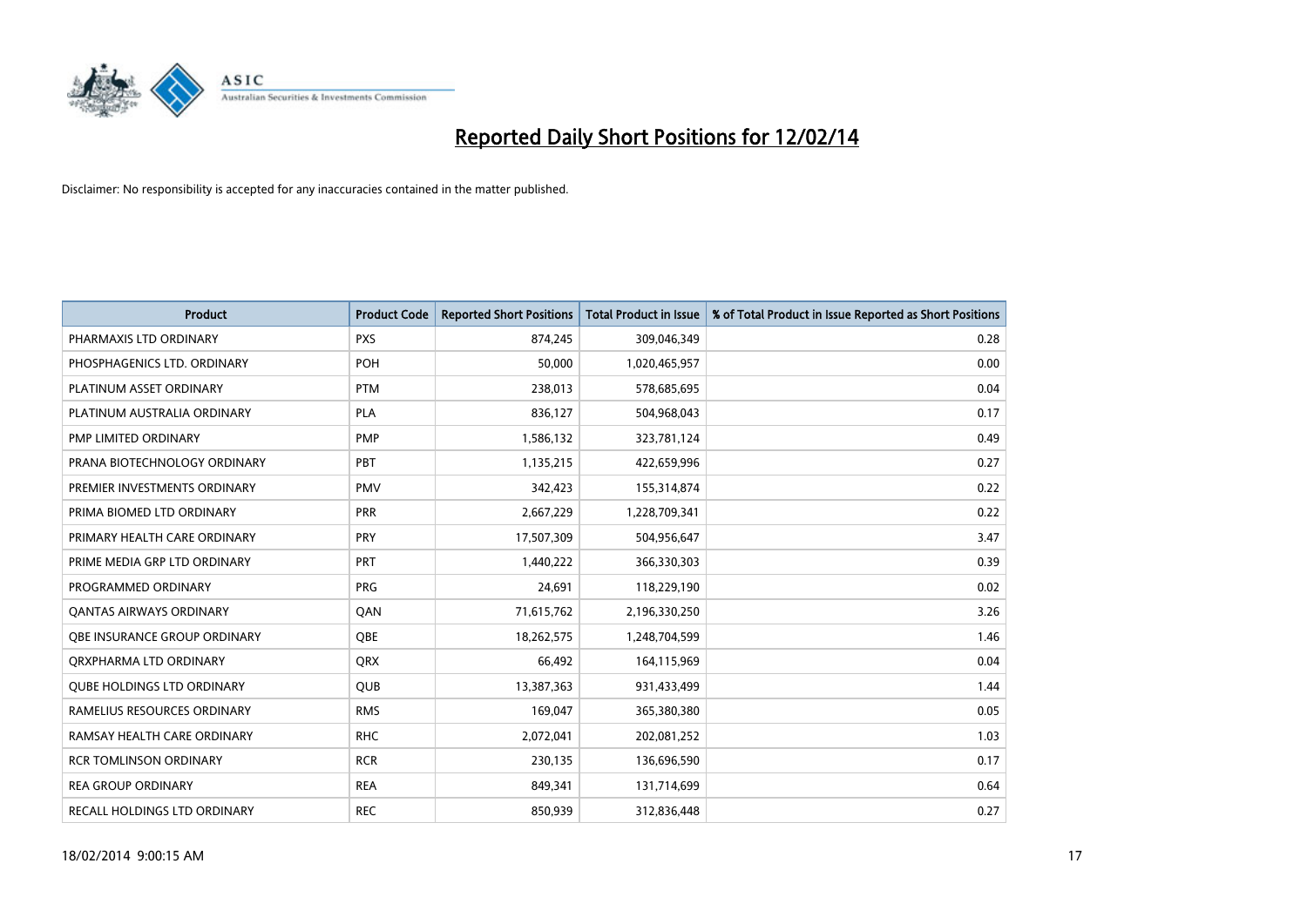

| <b>Product</b>                      | <b>Product Code</b> | <b>Reported Short Positions</b> | <b>Total Product in Issue</b> | % of Total Product in Issue Reported as Short Positions |
|-------------------------------------|---------------------|---------------------------------|-------------------------------|---------------------------------------------------------|
| <b>RECKON LIMITED ORDINARY</b>      | <b>RKN</b>          | 129,025                         | 126,913,066                   | 0.10                                                    |
| <b>RED 5 LIMITED ORDINARY</b>       | <b>RED</b>          | 162,100                         | 759,451,008                   | 0.02                                                    |
| <b>RED FORK ENERGY ORDINARY</b>     | <b>RFE</b>          | 3,745,605                       | 501,051,719                   | 0.75                                                    |
| REDBANK ENERGY LTD ORDINARY         | <b>AEJ</b>          | 13                              | 786,287                       | 0.00                                                    |
| REECE AUSTRALIA LTD. ORDINARY       | <b>REH</b>          | 439                             | 99,600,000                    | 0.00                                                    |
| REED RESOURCES LTD ORDINARY         | <b>RDR</b>          | 250,000                         | 523,453,895                   | 0.05                                                    |
| <b>REGIS RESOURCES ORDINARY</b>     | <b>RRL</b>          | 13,788,099                      | 498,016,225                   | 2.77                                                    |
| RESMED INC CDI 10:1                 | <b>RMD</b>          | 31,284,542                      | 1,415,926,590                 | 2.21                                                    |
| <b>RESOLUTE MINING ORDINARY</b>     | <b>RSG</b>          | 9,649,484                       | 641,189,223                   | 1.50                                                    |
| RESOURCE EQUIP LTD ORDINARY         | <b>RQL</b>          | 50,000                          | 251,131,629                   | 0.02                                                    |
| <b>RESOURCE GENERATION ORDINARY</b> | <b>RES</b>          | 224,300                         | 581,380,338                   | 0.04                                                    |
| RETAIL FOOD GROUP ORDINARY          | <b>RFG</b>          | 3,301,862                       | 144,049,390                   | 2.29                                                    |
| REX MINERALS LIMITED ORDINARY       | <b>RXM</b>          | 1,674,920                       | 188,907,284                   | 0.89                                                    |
| <b>RIDLEY CORPORATION ORDINARY</b>  | <b>RIC</b>          | 115,937                         | 307,817,071                   | 0.04                                                    |
| RIO TINTO LIMITED ORDINARY          | <b>RIO</b>          | 4,563,198                       | 435,758,720                   | 1.05                                                    |
| ROBUST RESOURCES ORDINARY           | <b>ROL</b>          | 4,000                           | 102,830,646                   | 0.00                                                    |
| ROC OIL COMPANY ORDINARY            | <b>ROC</b>          | 845,504                         | 686,461,740                   | 0.12                                                    |
| ROYAL WOLF HOLDINGS ORDINARY        | <b>RWH</b>          | 192,532                         | 100,387,052                   | 0.19                                                    |
| <b>RURALCO HOLDINGS ORDINARY</b>    | <b>RHL</b>          | 1,000                           | 62,711,592                    | 0.00                                                    |
| SAI GLOBAL LIMITED ORDINARY         | SAI                 | 8,343,229                       | 210,751,657                   | 3.96                                                    |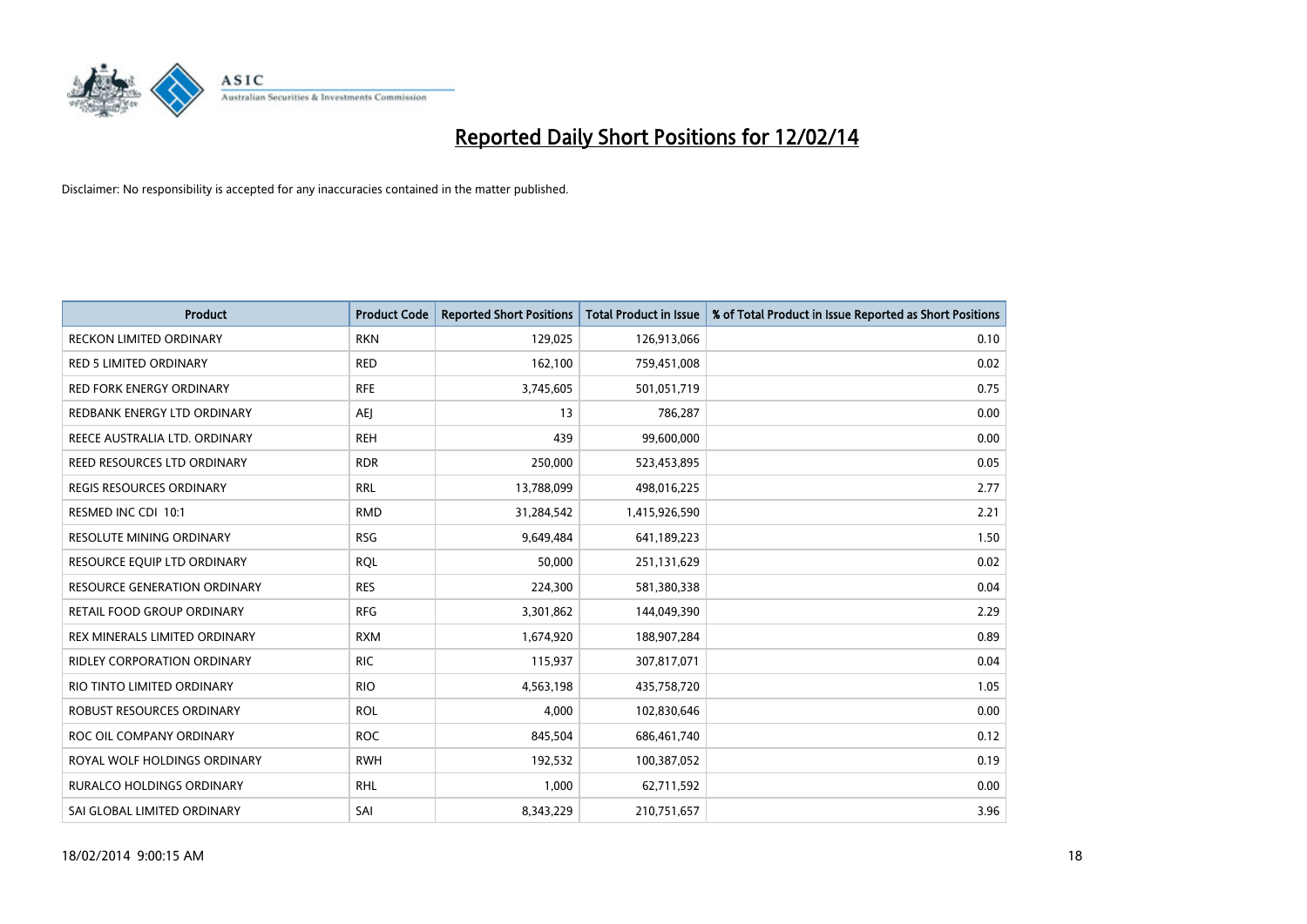

| <b>Product</b>                           | <b>Product Code</b> | <b>Reported Short Positions</b> | <b>Total Product in Issue</b> | % of Total Product in Issue Reported as Short Positions |
|------------------------------------------|---------------------|---------------------------------|-------------------------------|---------------------------------------------------------|
| SALMAT LIMITED ORDINARY                  | <b>SLM</b>          | 998                             | 159,812,799                   | 0.00                                                    |
| SAMSON OIL & GAS LTD ORDINARY            | <b>SSN</b>          | 8,796,000                       | 2,547,627,193                 | 0.35                                                    |
| SANDFIRE RESOURCES ORDINARY              | <b>SFR</b>          | 1,658,122                       | 155,640,968                   | 1.07                                                    |
| <b>SANTOS LTD ORDINARY</b>               | <b>STO</b>          | 4,087,540                       | 970,266,264                   | 0.42                                                    |
| SARACEN MINERAL ORDINARY                 | <b>SAR</b>          | 1,302,385                       | 595,263,186                   | 0.22                                                    |
| SCA PROPERTY GROUP STAPLED SECURITIES    | SCP                 | 27,610,273                      | 648,628,320                   | 4.26                                                    |
| SEDGMAN LIMITED ORDINARY                 | SDM                 | 82,880                          | 223,224,636                   | 0.04                                                    |
| SEEK LIMITED ORDINARY                    | <b>SEK</b>          | 10,775,144                      | 339,167,526                   | 3.18                                                    |
| SELECT HARVESTS ORDINARY                 | SHV                 | 67,617                          | 57,815,720                    | 0.12                                                    |
| SENEX ENERGY LIMITED ORDINARY            | SXY                 | 7,843,238                       | 1,145,008,917                 | 0.68                                                    |
| SERVCORP LIMITED ORDINARY                | <b>SRV</b>          | 17,867                          | 98,432,275                    | 0.02                                                    |
| SERVICE STREAM ORDINARY                  | SSM                 | 30                              | 284,443,570                   | 0.00                                                    |
| SEVEN GROUP HOLDINGS ORDINARY            | <b>SVW</b>          | 3,685,973                       | 308,160,281                   | 1.20                                                    |
| SEVEN WEST MEDIA LTD ORDINARY            | <b>SWM</b>          | 6,644,438                       | 999,160,872                   | 0.67                                                    |
| SIGMA PHARMACEUTICAL ORDINARY            | <b>SIP</b>          | 9,721,505                       | 1,125,275,419                 | 0.86                                                    |
| SILEX SYSTEMS ORDINARY                   | <b>SLX</b>          | 2,932,498                       | 170,367,734                   | 1.72                                                    |
| SILVER CHEF LIMITED ORDINARY             | SIV                 | 68,703                          | 29,333,629                    | 0.23                                                    |
| SILVER LAKE RESOURCE ORDINARY            | <b>SLR</b>          | 22,535,215                      | 437,594,758                   | 5.15                                                    |
| SIMS METAL MGMT LTD ORDINARY             | SGM                 | 11,731,946                      | 204,439,083                   | 5.74                                                    |
| SINGAPORE TELECOMM. CHESS DEPOSITARY INT | SGT                 | 2,139,524                       | 152,192,407                   | 1.41                                                    |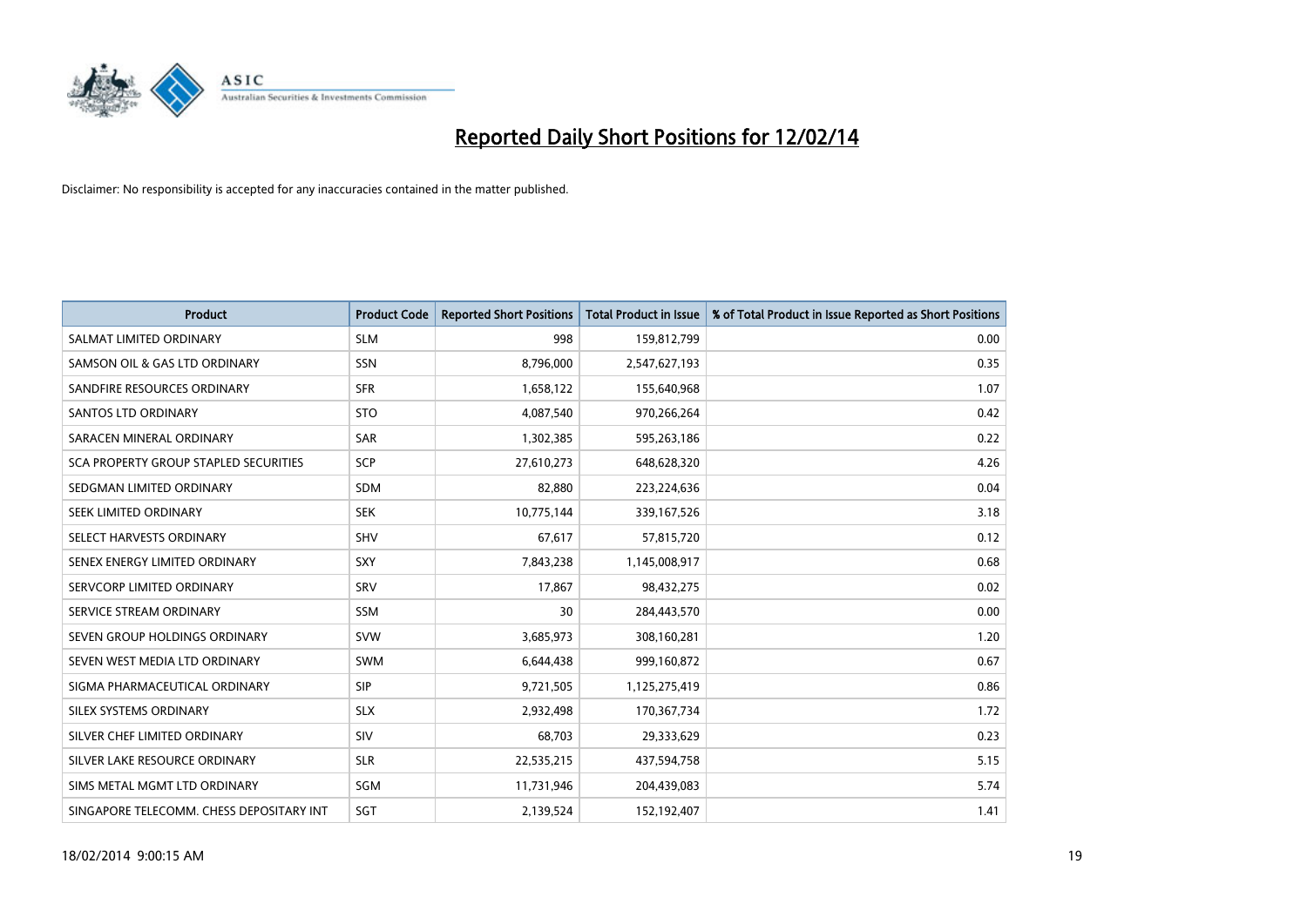

| <b>Product</b>                           | <b>Product Code</b> | <b>Reported Short Positions</b> | <b>Total Product in Issue</b> | % of Total Product in Issue Reported as Short Positions |
|------------------------------------------|---------------------|---------------------------------|-------------------------------|---------------------------------------------------------|
| SIRIUS RESOURCES NL ORDINARY             | <b>SIR</b>          | 10,043,235                      | 261,930,167                   | 3.83                                                    |
| SIRTEX MEDICAL ORDINARY                  | <b>SRX</b>          | 82,960                          | 56,108,439                    | 0.15                                                    |
| SKILLED GROUP LTD ORDINARY               | <b>SKE</b>          | 2,297,936                       | 233,871,364                   | 0.98                                                    |
| <b>SKY NETWORK ORDINARY</b>              | <b>SKT</b>          | 146,673                         | 389,139,785                   | 0.04                                                    |
| SKYCITY ENT GRP LTD ORDINARY             | <b>SKC</b>          | 753,335                         | 580,016,676                   | 0.13                                                    |
| <b>SLATER &amp; GORDON ORDINARY</b>      | SGH                 | 286,480                         | 202,481,656                   | 0.14                                                    |
| SMS MANAGEMENT, ORDINARY                 | <b>SMX</b>          | 2,976,614                       | 70,099,763                    | 4.25                                                    |
| SONIC HEALTHCARE ORDINARY                | <b>SHL</b>          | 4,724,092                       | 400,746,556                   | 1.18                                                    |
| SOUL PATTINSON (W.H) ORDINARY            | SOL                 | 66,272                          | 239,395,320                   | 0.03                                                    |
| SOUTH BOULDER MINES ORDINARY             | <b>STB</b>          | 1                               | 128,327,826                   | 0.00                                                    |
| SP AUSNET STAPLED SECURITIES             | <b>SPN</b>          | 47,953,649                      | 3,386,607,080                 | 1.42                                                    |
| SPARK INFRASTRUCTURE STAPLED NOTE & UNIT | SKI                 | 49,477,433                      | 1,326,734,264                 | 3.73                                                    |
| SPDR 200 FUND ETF UNITS                  | <b>STW</b>          | 59,040                          | 45,626,368                    | 0.13                                                    |
| SPDR 200 RESOURCES ETF UNITS             | <b>OZR</b>          | 65,000                          | 1,601,962                     | 4.06                                                    |
| SPDR SMALL ORDS ETF UNITS                | SSO                 | 178,018                         | 801,304                       | 22.22                                                   |
| SPECIALTY FASHION ORDINARY               | <b>SFH</b>          | 50,068                          | 192,236,121                   | 0.03                                                    |
| ST BARBARA LIMITED ORDINARY              | SBM                 | 15,740,083                      | 488,074,077                   | 3.22                                                    |
| STARPHARMA HOLDINGS ORDINARY             | <b>SPL</b>          | 14,331,837                      | 284,654,680                   | 5.03                                                    |
| STEADFAST GROUP LTD ORDINARY             | <b>SDF</b>          | 1,456,486                       | 500,971,408                   | 0.29                                                    |
| STHN CROSS MEDIA ORDINARY                | <b>SXL</b>          | 3,803,578                       | 705,099,800                   | 0.54                                                    |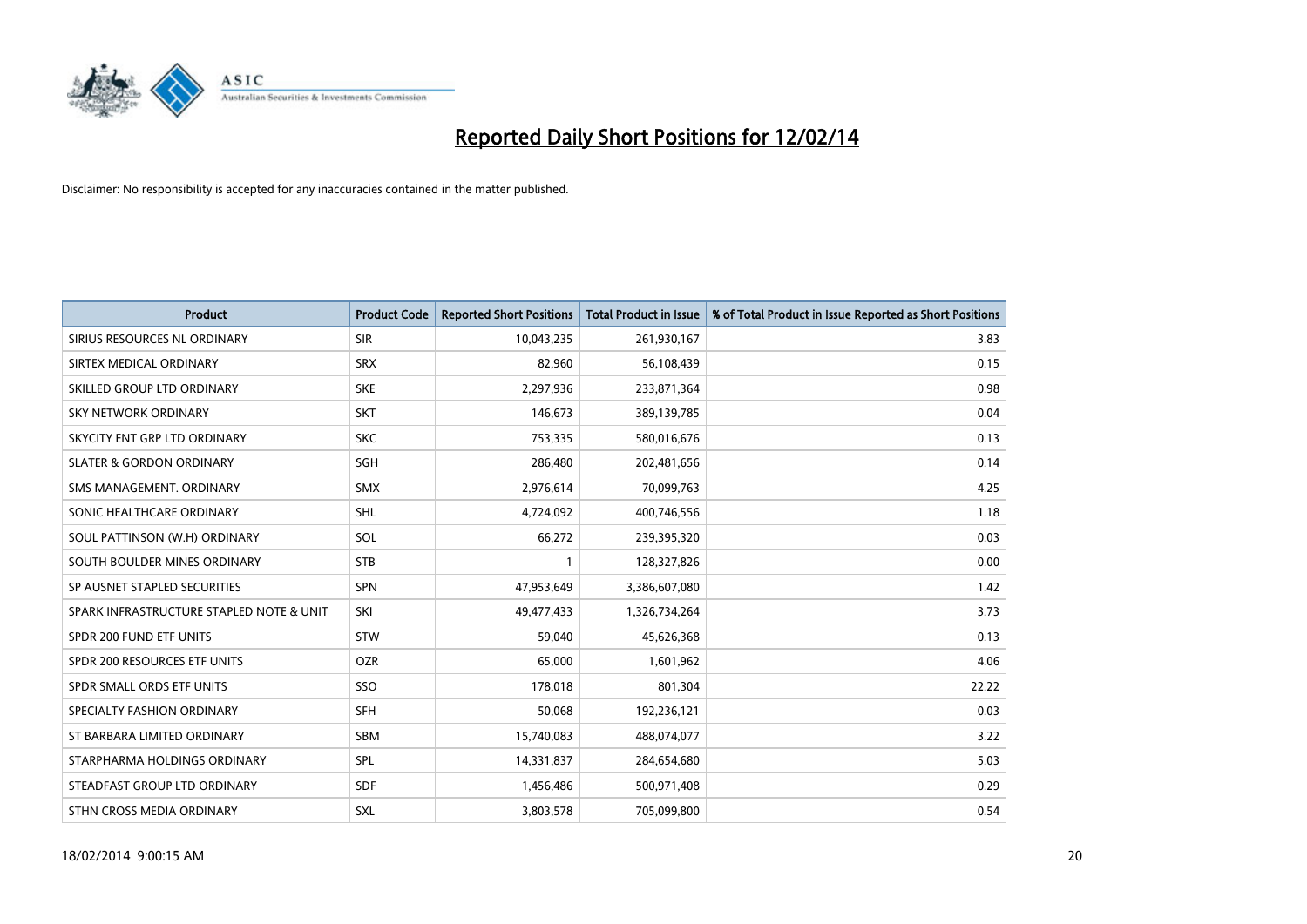

| <b>Product</b>                       | <b>Product Code</b> | <b>Reported Short Positions</b> | <b>Total Product in Issue</b> | % of Total Product in Issue Reported as Short Positions |
|--------------------------------------|---------------------|---------------------------------|-------------------------------|---------------------------------------------------------|
| STOCKLAND UNITS/ORD STAPLED          | SGP                 | 12,001,535                      | 2,305,750,747                 | 0.52                                                    |
| STRAITS RES LTD. ORDINARY            | SRO                 | 56,522                          | 1,217,730,293                 | 0.00                                                    |
| STRIKE ENERGY LTD ORDINARY           | <b>STX</b>          | 5,000                           | 706,519,664                   | 0.00                                                    |
| STW COMMUNICATIONS ORDINARY          | SGN                 | 779,056                         | 403,828,512                   | 0.19                                                    |
| <b>SUNCORP GROUP LTD ORDINARY</b>    | <b>SUN</b>          | 3,060,977                       | 1,286,600,980                 | 0.24                                                    |
| SUNDANCE ENERGY ORDINARY             | <b>SEA</b>          | 520,853                         | 463,173,668                   | 0.11                                                    |
| SUNDANCE RESOURCES ORDINARY          | SDL                 | 47,124,155                      | 3,079,369,367                 | 1.53                                                    |
| SUNLAND GROUP LTD ORDINARY           | <b>SDG</b>          | 19,052                          | 181,710,087                   | 0.01                                                    |
| SUPER RET REP LTD ORDINARY           | SUL                 | 3,728,778                       | 196,731,620                   | 1.90                                                    |
| SYD AIRPORT STAPLED US PROHIBIT.     | SYD                 | 26,040,066                      | 2,194,322,759                 | 1.19                                                    |
| SYRAH RESOURCES ORDINARY             | <b>SYR</b>          | 3,580,035                       | 162,385,614                   | 2.20                                                    |
| <b>TABCORP HOLDINGS LTD ORDINARY</b> | <b>TAH</b>          | 20,590,518                      | 754,274,706                   | 2.73                                                    |
| TANAMI GOLD NL ORDINARY              | <b>TAM</b>          | 100,000                         | 1,175,097,046                 | 0.01                                                    |
| TAP OIL LIMITED ORDINARY             | <b>TAP</b>          | 166,930                         | 242,237,221                   | 0.07                                                    |
| TASSAL GROUP LIMITED ORDINARY        | <b>TGR</b>          | 322,482                         | 146,507,029                   | 0.22                                                    |
| <b>TATTS GROUP LTD ORDINARY</b>      | <b>TTS</b>          | 6,927,847                       | 1,417,117,821                 | 0.49                                                    |
| <b>TECHNOLOGY ONE ORDINARY</b>       | <b>TNE</b>          | 5,055                           | 307,751,455                   | 0.00                                                    |
| TELECOM CORPORATION ORDINARY         | <b>TEL</b>          | 13,509,977                      | 1,824,150,788                 | 0.74                                                    |
| TELSTRA CORPORATION, ORDINARY        | <b>TLS</b>          | 37,507,561                      | 12,443,074,357                | 0.30                                                    |
| TEN NETWORK HOLDINGS ORDINARY        | <b>TEN</b>          | 139,715,843                     | 2,629,185,201                 | 5.31                                                    |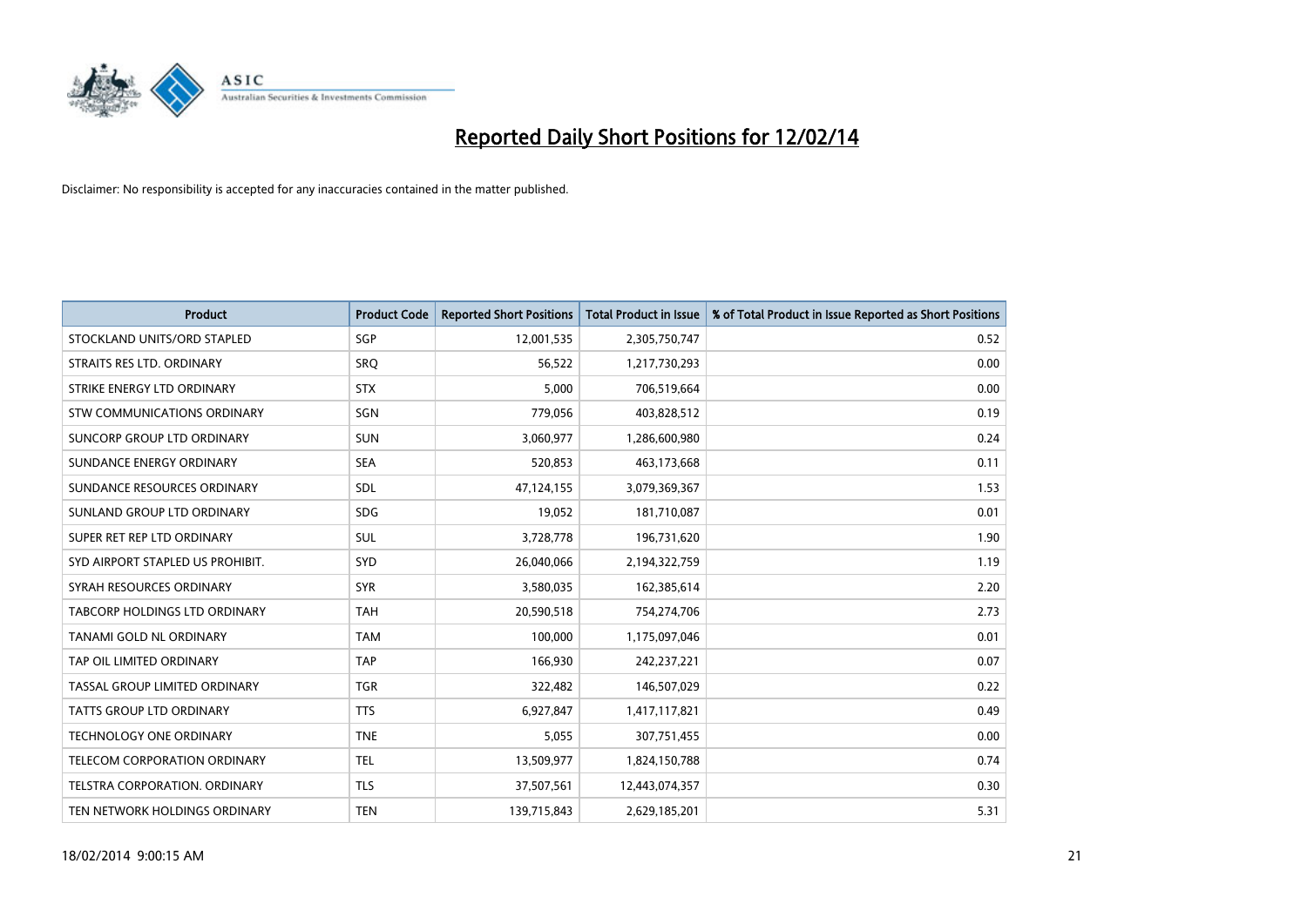

| <b>Product</b>                        | <b>Product Code</b> | <b>Reported Short Positions</b> | <b>Total Product in Issue</b> | % of Total Product in Issue Reported as Short Positions |
|---------------------------------------|---------------------|---------------------------------|-------------------------------|---------------------------------------------------------|
| TERANGA GOLD CORP CDI 1:1             | <b>TGZ</b>          | 73,910                          | 109,048,271                   | 0.07                                                    |
| THE REJECT SHOP ORDINARY              | <b>TRS</b>          | 1,706,345                       | 28,826,248                    | 5.92                                                    |
| THORN GROUP LIMITED ORDINARY          | <b>TGA</b>          | 297,100                         | 149,494,813                   | 0.20                                                    |
| TIGER RESOURCES ORDINARY              | <b>TGS</b>          | 1,037,015                       | 803,311,695                   | 0.13                                                    |
| TITAN ENERGY SERVICE ORDINARY         | <b>TTN</b>          | 53,631                          | 48,866,894                    | 0.11                                                    |
| TOLL HOLDINGS LTD ORDINARY            | <b>TOL</b>          | 28,407,772                      | 717,133,875                   | 3.96                                                    |
| TOX FREE SOLUTIONS ORDINARY           | <b>TOX</b>          | 1,918,437                       | 133,242,359                   | 1.44                                                    |
| TPG TELECOM LIMITED ORDINARY          | <b>TPM</b>          | 935,943                         | 793,808,141                   | 0.12                                                    |
| <b>TRADE ME GROUP ORDINARY</b>        | <b>TME</b>          | 486,816                         | 396,548,005                   | 0.12                                                    |
| <b>TRANSFIELD SERVICES ORDINARY</b>   | <b>TSE</b>          | 30,865,770                      | 512,457,716                   | 6.02                                                    |
| TRANSPACIFIC INDUST. ORDINARY         | <b>TPI</b>          | 21,821,757                      | 1,578,786,704                 | 1.38                                                    |
| TRANSURBAN GROUP TRIPLE STAPLED SEC.  | TCL                 | 3,919,064                       | 1,486,013,648                 | 0.26                                                    |
| TREASURY GROUP ORDINARY               | <b>TRG</b>          | 18,019                          | 23,070,755                    | 0.08                                                    |
| TREASURY WINE ESTATE ORDINARY         | <b>TWE</b>          | 27,090,420                      | 647,227,144                   | 4.19                                                    |
| TROY RESOURCES LTD ORDINARY           | <b>TRY</b>          | 895,078                         | 168,486,562                   | 0.53                                                    |
| TWENTY-FIRST FOX INC A NON-VOTING CDI | <b>FOXLV</b>        | 368,447                         | 10,664,208                    | 3.45                                                    |
| TWENTY-FIRST FOX INC B VOTING CDI     | <b>FOX</b>          | 1,567,229                       | 188,594,825                   | 0.83                                                    |
| UGL LIMITED ORDINARY                  | <b>UGL</b>          | 22,541,015                      | 166,511,240                   | 13.54                                                   |
| UNILIFE CORPORATION CDI 6:1           | <b>UNS</b>          | 455                             | 266,388,654                   | 0.00                                                    |
| <b>UXC LIMITED ORDINARY</b>           | <b>UXC</b>          | 1,088,786                       | 320,551,687                   | 0.34                                                    |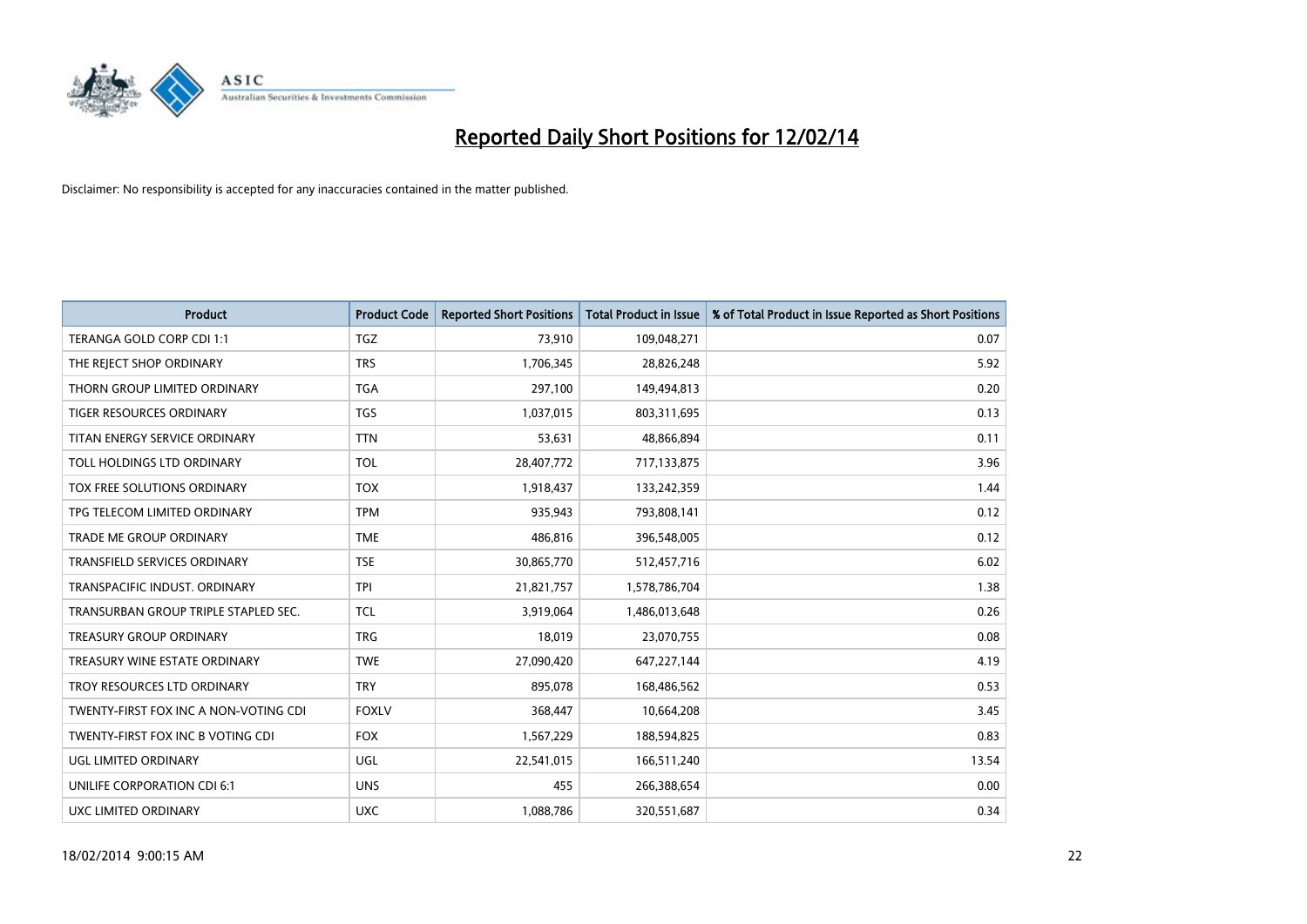

| <b>Product</b>                       | <b>Product Code</b> | <b>Reported Short Positions</b> | <b>Total Product in Issue</b> | % of Total Product in Issue Reported as Short Positions |
|--------------------------------------|---------------------|---------------------------------|-------------------------------|---------------------------------------------------------|
| <b>VEDA GROUP LTD ORDINARY</b>       | <b>VED</b>          | 2,546,778                       | 842,055,406                   | 0.30                                                    |
| VILLAGE ROADSHOW LTD ORDINARY        | <b>VRL</b>          | 799,743                         | 159,493,510                   | 0.50                                                    |
| <b>VIRGIN AUS HLDG LTD ORDINARY</b>  | <b>VAH</b>          | 72,210,280                      | 3,514,807,839                 | 2.05                                                    |
| <b>VIRTUS HEALTH LTD ORDINARY</b>    | <b>VRT</b>          | 2,073,715                       | 79,536,601                    | 2.61                                                    |
| <b>VISION EYE INSTITUTE ORDINARY</b> | <b>VEI</b>          | 772,570                         | 160,759,740                   | 0.48                                                    |
| <b>VOCATION LTD ORDINARY</b>         | <b>VET</b>          | 9,128,944                       | 200,000,000                   | 4.56                                                    |
| <b>WATPAC LIMITED ORDINARY</b>       | <b>WTP</b>          | 2,843                           | 184,332,526                   | 0.00                                                    |
| WEBIET LIMITED ORDINARY              | <b>WEB</b>          | 2,971,964                       | 79,397,959                    | 3.74                                                    |
| WESFARMERS LIMITED ORDINARY          | <b>WES</b>          | 4,797,924                       | 1,143,274,951                 | 0.42                                                    |
| WESTERN AREAS LTD ORDINARY           | <b>WSA</b>          | 25,895,997                      | 196,862,806                   | 13.15                                                   |
| WESTERN DESERT RES. ORDINARY         | <b>WDR</b>          | 3,386,740                       | 500,040,257                   | 0.68                                                    |
| WESTFIELD GROUP ORD/UNIT STAPLED SEC | <b>WDC</b>          | 5,480,908                       | 2,113,501,814                 | 0.26                                                    |
| WESTFIELD RETAIL TST UNIT STAPLED    | <b>WRT</b>          | 18,985,836                      | 2,979,214,029                 | 0.64                                                    |
| <b>WESTPAC BANKING CORP ORDINARY</b> | <b>WBC</b>          | 22,164,669                      | 3,109,048,309                 | 0.71                                                    |
| WHITE ENERGY COMPANY ORDINARY        | <b>WEC</b>          | 1,659,812                       | 322,974,494                   | 0.51                                                    |
| <b>WHITEHAVEN COAL ORDINARY</b>      | <b>WHC</b>          | 53,972,119                      | 1,025,692,710                 | 5.26                                                    |
| WINDIMURRA VANADIUM ORDINARY         | <b>WVL</b>          | 20,461                          | 19,284,366                    | 0.11                                                    |
| WOODSIDE PETROLEUM ORDINARY          | <b>WPL</b>          | 4,810,835                       | 823,910,657                   | 0.58                                                    |
| WOOLWORTHS LIMITED ORDINARY          | <b>WOW</b>          | 6,629,503                       | 1,254,625,992                 | 0.53                                                    |
| <b>WORLEYPARSONS LTD ORDINARY</b>    | <b>WOR</b>          | 4,492,585                       | 243,480,720                   | 1.85                                                    |